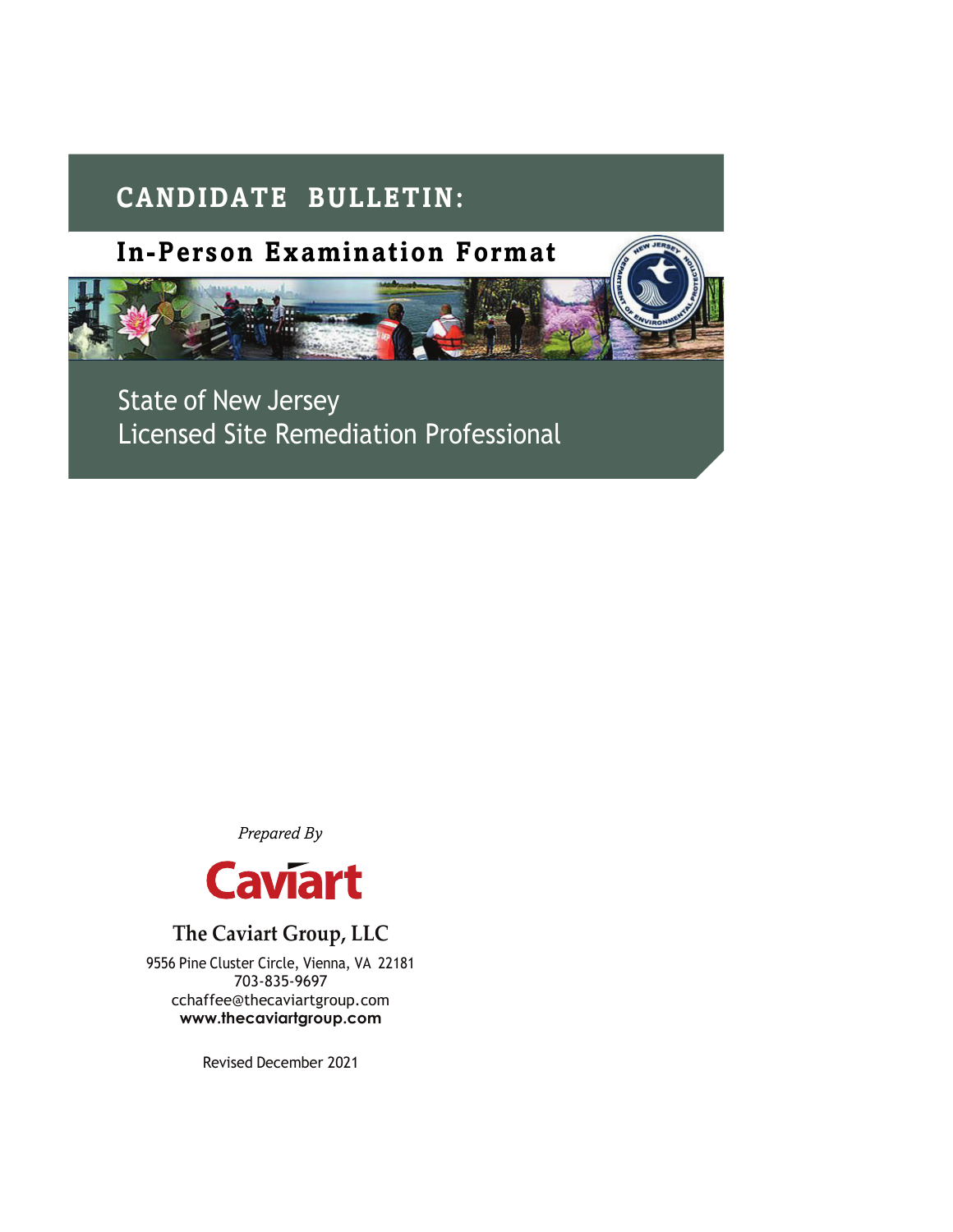# TABLE OF CONTENTS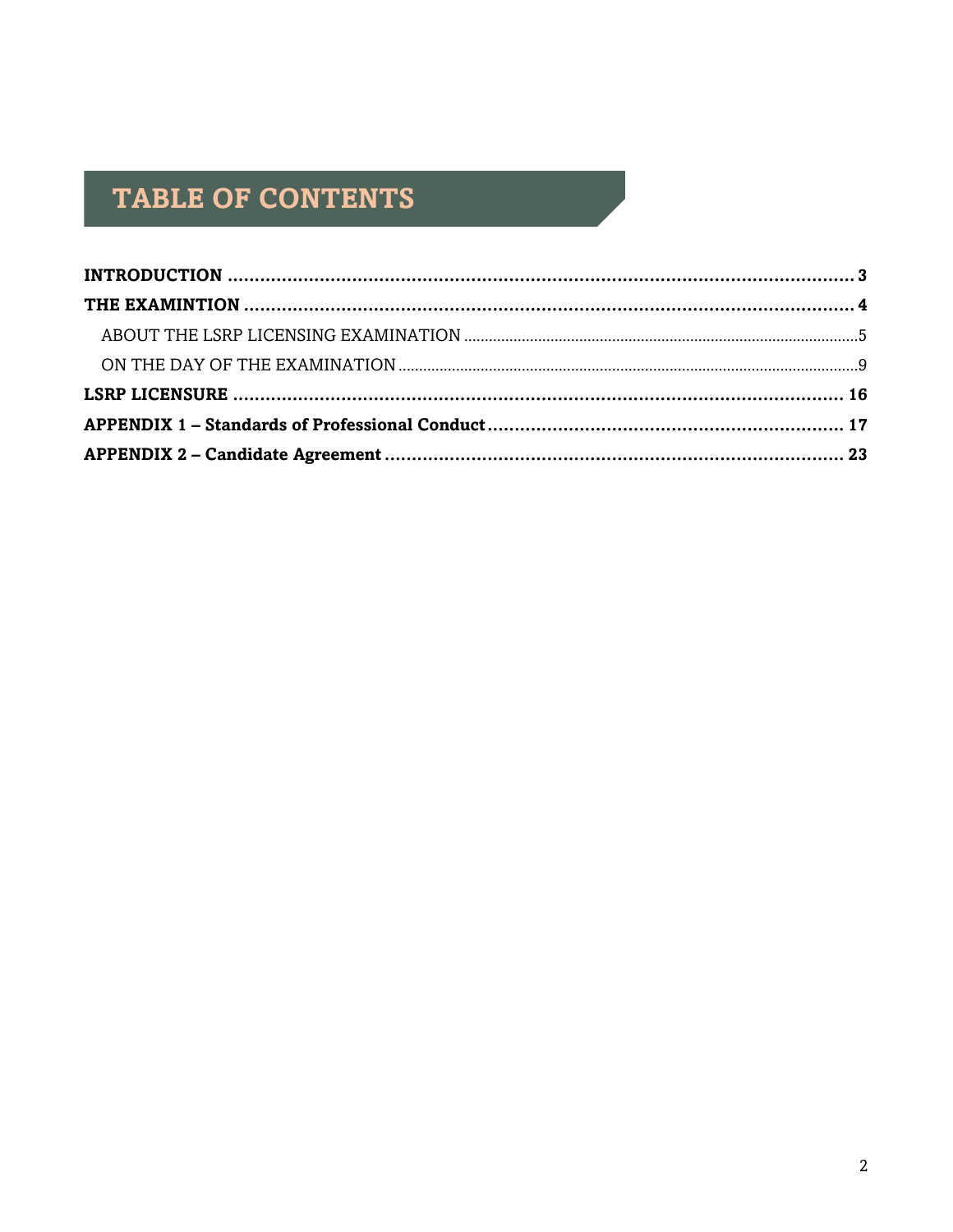# <span id="page-2-0"></span>**INTRODUCTION**

This Candidate Bulletin contains information about the NJ Licensed Site Remediation Professional (LSRP) licensing examination administered in an "in-person" format. Please read it carefully to prepare for the examination. Questions that are unanswered by the Candidate Bulletin should be directed to the New Jersey Site Remediation Professional Licensing Board (SRPL Board) Executive Director, Janine MacGregor at (609)984-3424 or [SRPLBoardContact@dep.nj.gov.](mailto:SRPLBoardContact@dep.nj.gov)

The information on the SRPL Board web site [\(www.nj.gov/lsrpboard\) a](http://www.nj.gov/lsrpboard))nd the NJDEP Site Remediation and Waste Management Program web site [\(www.nj.gov/dep/srp\) s](http://www.nj.gov/dep/srp))upersedes the information in this bulletin.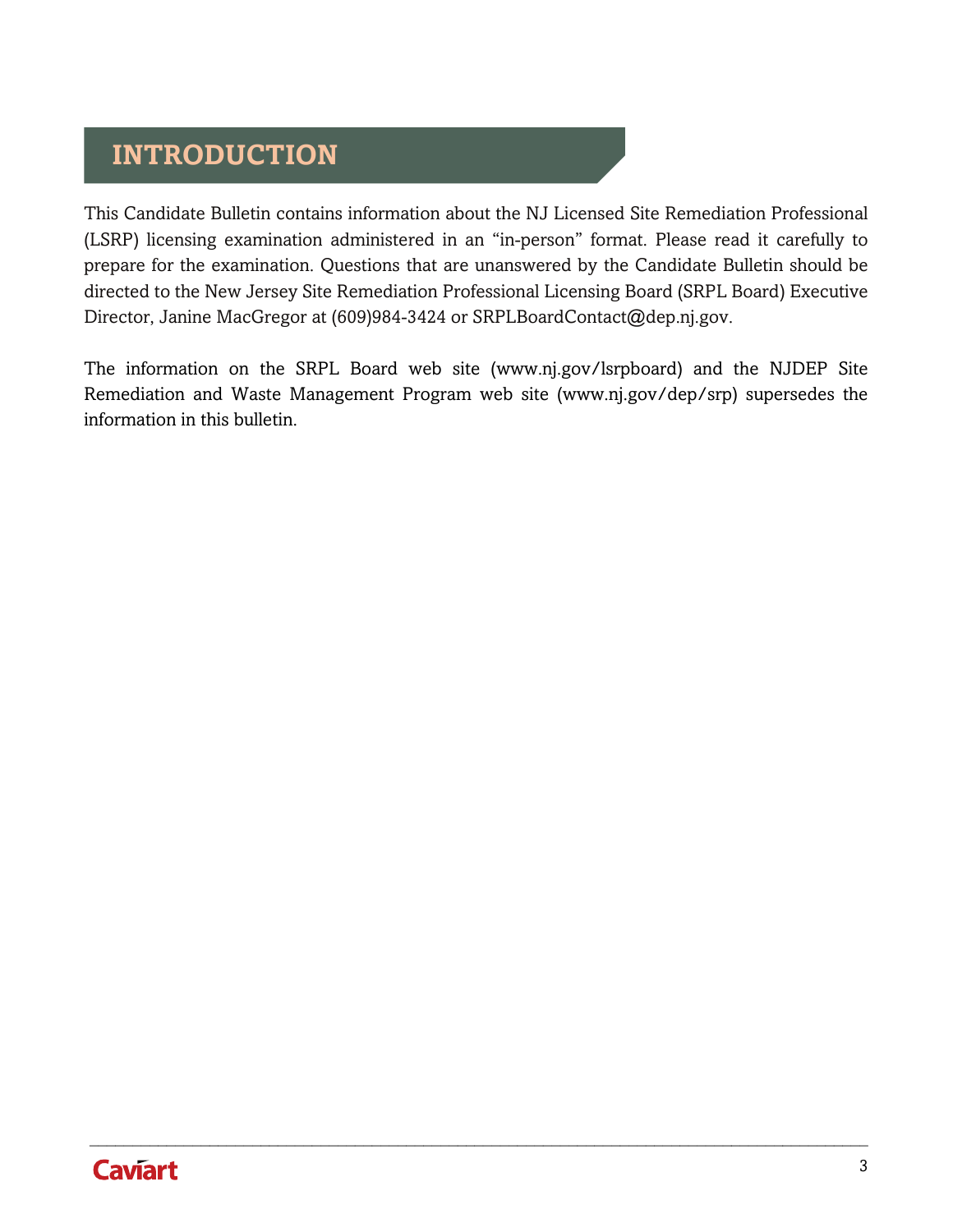## <span id="page-3-0"></span>**THE EXAMINTION**

Upon approval of an application for the Site Remediation Professional license, the SRPL Board will notify the applicant that he or she is a candidate for the LSRP licensing examination. This notification will contain information concerning online registration for the next scheduled LSRP licensing examination, including candidate identification number, examination authorization number and the internet address of The Caviart Group's New Jersey LSRP Licensing Examination web site where the candidate must complete the examination registration process.

Upon completing the online registration, candidates will receive, via email, an "authorization to test letter" stating the date, time and location of the LSRP licensing examination. Candidates should verify that all personal information included in the authorization to test letter is correct. Any errors should be immediately communicated to SRPL Board Executive Director, Janine MacGregor at (609) 984-3424 or [SRPLBoardContact@dep.nj.gov.](mailto:SRPLBoardContact@dep.nj.gov)

Candidates are required to present the authorization to test letter, as well as government- issued photo identification to the exam administrator on the day of the licensing examination. The information on the authorization to test letter MUST match the information on the governmentissued photo identification presented by the candidate at the examination site, otherwise the candidate will be refused entry to the examination.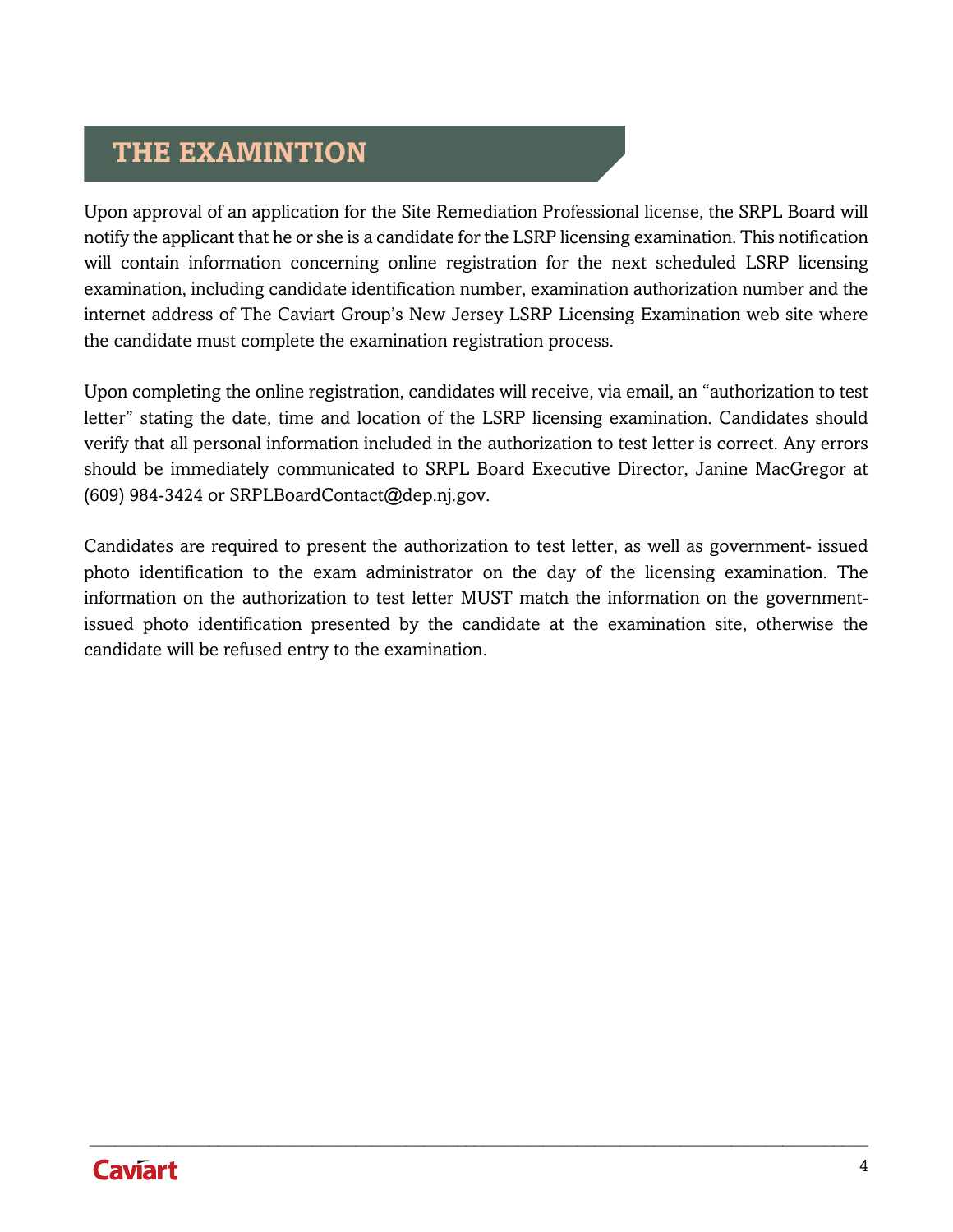## <span id="page-4-0"></span>**ABOUT THE LSRP LICENSING EXAMINATION**

### **Format**

The LSRP licensing examination is a paper-and-pencil multiple-choice format examination. Candidates will be presented with a printed examination booklet and a separate printed answer sheet. Candidates will record their answers by using a number 2 pencil to fill in the "bubble" or circle that corresponds to their intended answer. Candidates must take care to ensure that the bubble corresponding to their intended answer is completely filled.

Candidates may indicate only one intended answer for each question. Candidates may change their intended answer by erasing one bubble and filling in another bubble. Candidates must be certain to completely erase unintended answers. If there appear to be two or more intended answers to a question or it is unclear as to the intended answer, the question will be counted as incorrect.

While candidates may make marks or notes in the examination booklet, all answers must be recorded on the answer sheet. Answers marked in the examination booklet will not be counted.

There are 165 multiple-choice items on the examination. Each item presents a question to be answered along with four answer choices. Candidates should read each question carefully, including all of the answer choices options, and then select the answer choice that BEST responds to the question.

All examination items are of equal weight. Examinations are scored based on the number of correct responses and there is no penalty for incorrect answers. Candidates should answer all of the questions presented.

#### **Time**

Candidates will be allowed 3.5 hours to complete the examination. Restroom breaks are allowed, but candidates will not be given extra time on the examination to account for any breaks taken.

#### **Examination Content**

The examination addresses the knowledge, skills and abilities required to practice site remediation in the State of New Jersey at the level required to protect public health and safety and the environment. The content of the examination was defined through a scientific study known as a Job/Task Analysis (JTA). This process is in accordance with the accepted testing best practices and accreditation standards. The JTA process is the preferred method of defining appropriate test content in a legally defensible manner.

The JTA process included a panel of experts in site remediation from the State of New Jersey as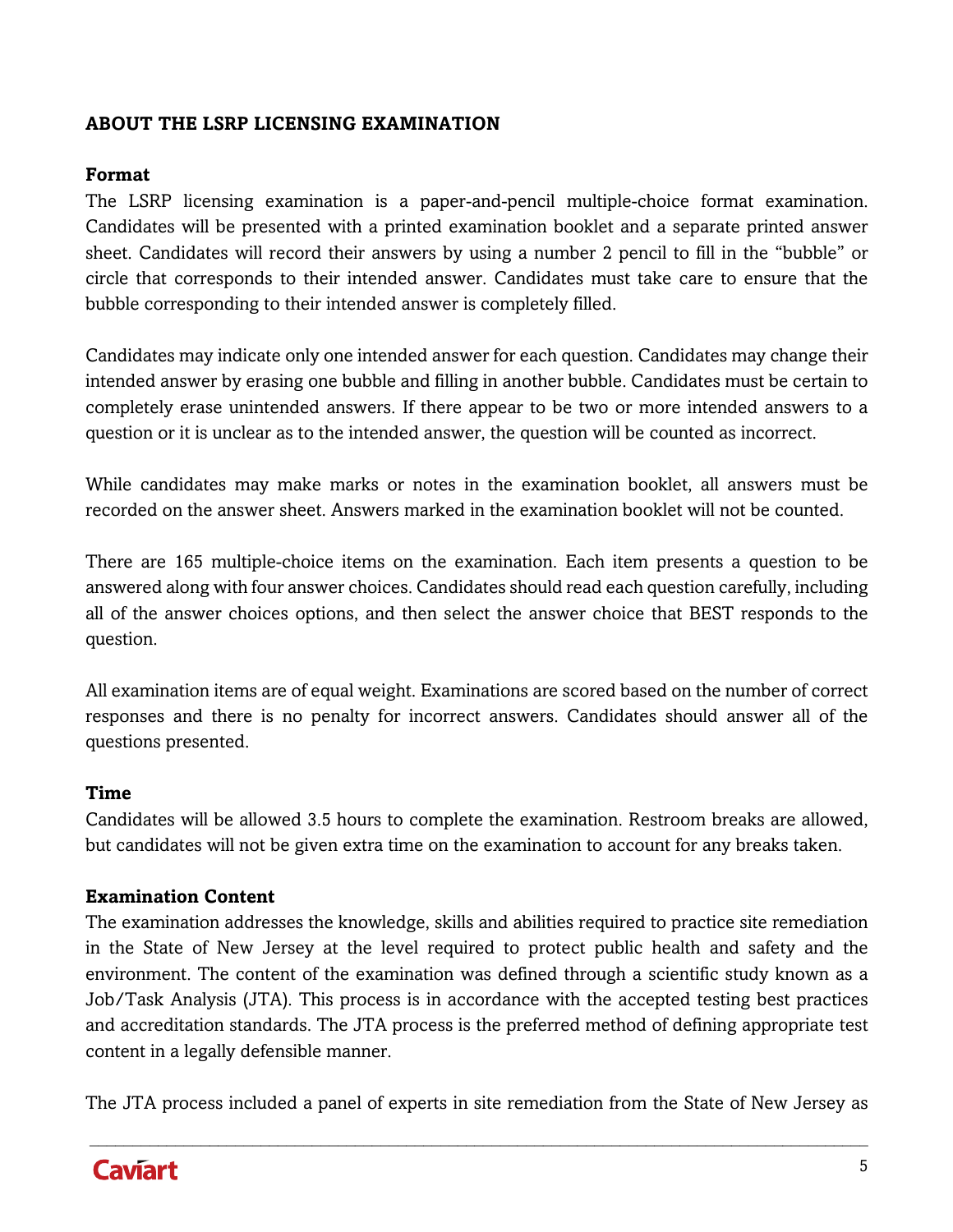well as a state-wide survey of LSRPs.

## **LSRP Licensing Examination Outline**

The licensing examination consists of items that address the following domains and sub-domains. Domains are major areas of practice and subdomains are the specific important tasks within that domain.

The percentages indicated for each domain indicate the percentage of questions that will be devoted to that subject.

## **Define the Objectives of the Project (3% to 5%)**

- Ascertain client's business goals and objectives
- Determine the applicable regulatory framework for a project

### **Information Gathering (25% to 40%)**

- Review and evaluate the existing body of evidence and identify information that is pertinent to the required remediation
- Review and interpret government files
- Review aerial photography of the site
- Review historical fire insurance company maps
- Interpret client files
- Identify and interview persons who are knowledgeable about current and previous uses of the site
- Identify regulations that apply to the project
- Perform site inspection to identify characteristics of known or potential areas of concern
- Perform area reconnaissance to determine the extent of area to be investigated or remediated
- Assess visual evidence of areas of concern, potential migration paths, potential receptors, and prior investigations/remediation
- Assess potential off-site sources of contamination
- Assess potential impact of operational processes for releases of hazardous material
- Assess potential locations for sampling
- Evaluate topography, drainage, soil types, etc.
- Identify potential logistical/physical restraints to sampling
- Compile data and field inspection information

### **Perform Initial Analysis (5% to 10%)**

- Synthesize data to identify areas of concern
- Develop an initial conceptual site model including probable type(s) of contamination, its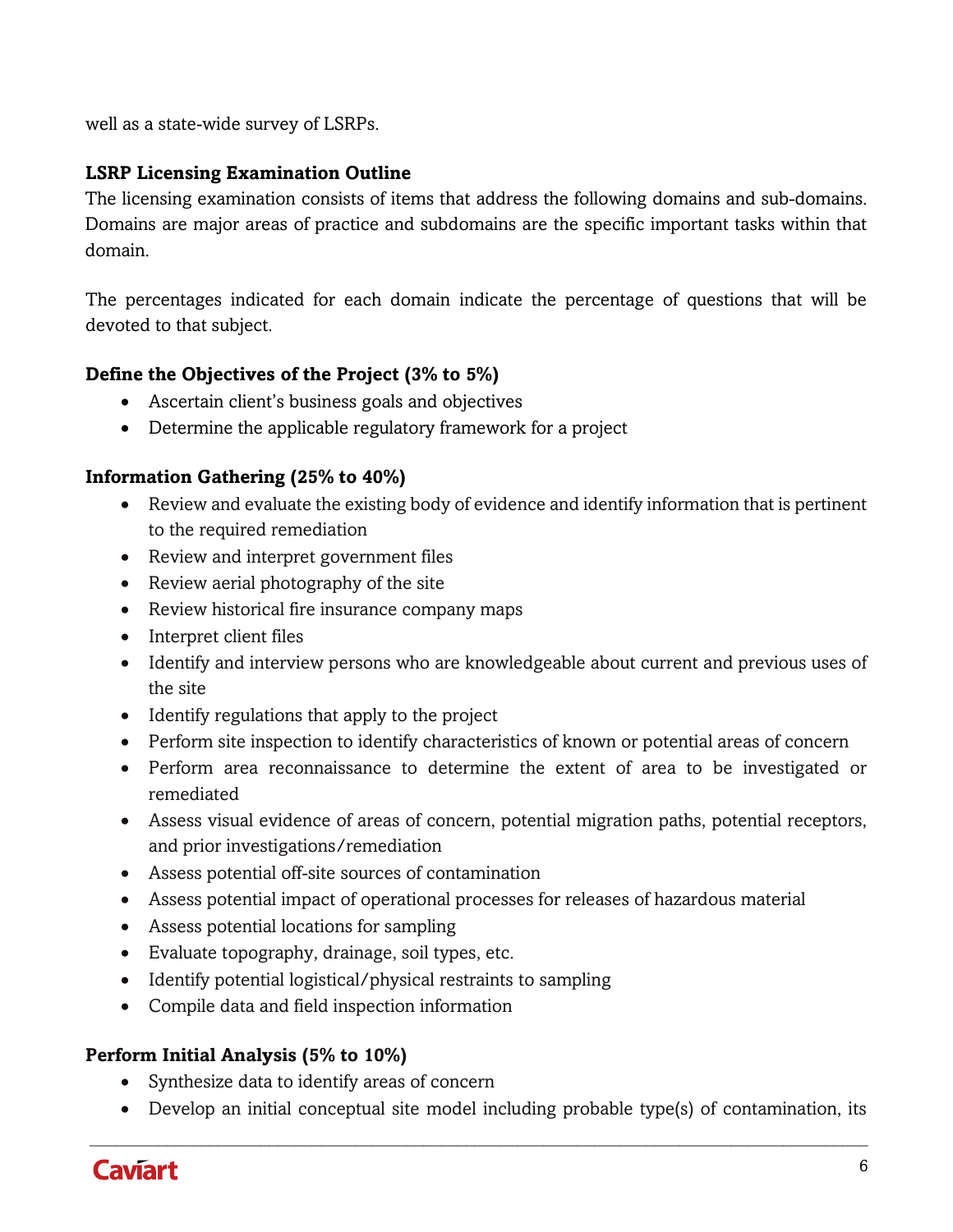sources, pathways and receptors, and physical properties of contaminants

- Determine areas of concern to investigate
- Determine media to be tested including procedures, locations, depths, quantity, and analyses

### **Develop Project Plan (10% to 15%)**

- Develop a quality assurance project plan (QAPP)
- Develop sampling and analysis plan as part of QAPP
- Develop quality assurance/quality control procedures for field sampling as part of QAPP
- Develop health and safety protocols (HASP) for working on the site
- Develop implementation schedule

#### **Perform Site/Remedial Investigation (15% to 20%)**

- Manage, direct and/or oversee the implementation of the sampling plan
- Provide on-site supervision of project implementation
- Evaluate actual field conditions and modify the plan to address unexpected site conditions
- Perform regulatory reporting and public notification when required
- Evaluate usability of laboratory data
- Evaluate field data
- Determine if investigation is complete or if additional investigation is required
- Prepare and submit site/remedial investigation report

### **Select Remedial Action (10% to 15%)**

- Assess the feasibility of various remedial options
- Determine remedial data required
- Select preferred remedy
- Prepare remedial action work plan
- Develop cost estimate for remediation funding

### **Perform Remedial Action (7% to 12%)**

- Secure appropriate permits
- Manage, direct and/or oversee the implementation of the remediation plan

 $\_$ 

- Assess effectiveness of the remedial action
- Issue Response Action Outcome (RAO)

### **Perform Post Closure (3% to 5%)**

- Prepare long-term monitoring plan
- Prepare remedial protectiveness certification of the remedy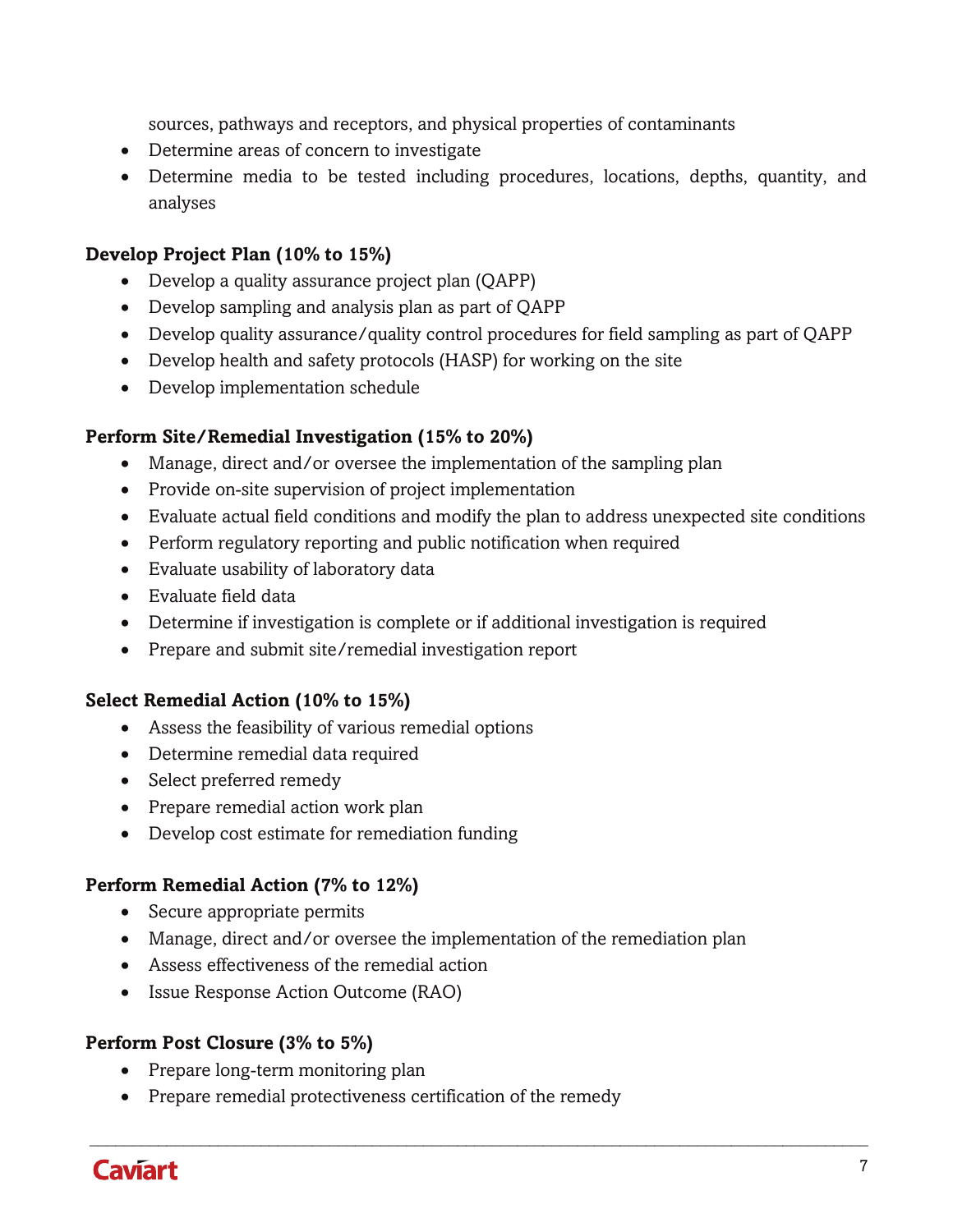#### **Examination Sites**

The LSRP licensing examination will be administered on specific days at one or more examination sites within the State of New Jersey. The dates and locations of upcoming examinations will be posted on the SRPL Board web site [\(https://www.nj.gov/lsrpboard\)](https://www.nj.gov/lsrpboard) and on The Caviart Group's examination registration web site.

#### **Special Accommodations**

The State of New Jersey and The Caviart Group comply with the Americans with Disabilities Act (ADA) and are dedicated to ensuring that no eligible individual is deprived of the opportunity to take the examination solely by reason of a disability as defined under the ADA, as long as the disability is not one which would render the individual incapable of performing the duties of a licensed site remediation professional.

Applicants needing special accommodations must make a request in writing at least three (3) weeks in advance of the desired examination date. Requests must include documentation of a formally diagnosed ADA-recognized disability from a qualified professional who has provided evaluation or treatment to the applicant within the past year.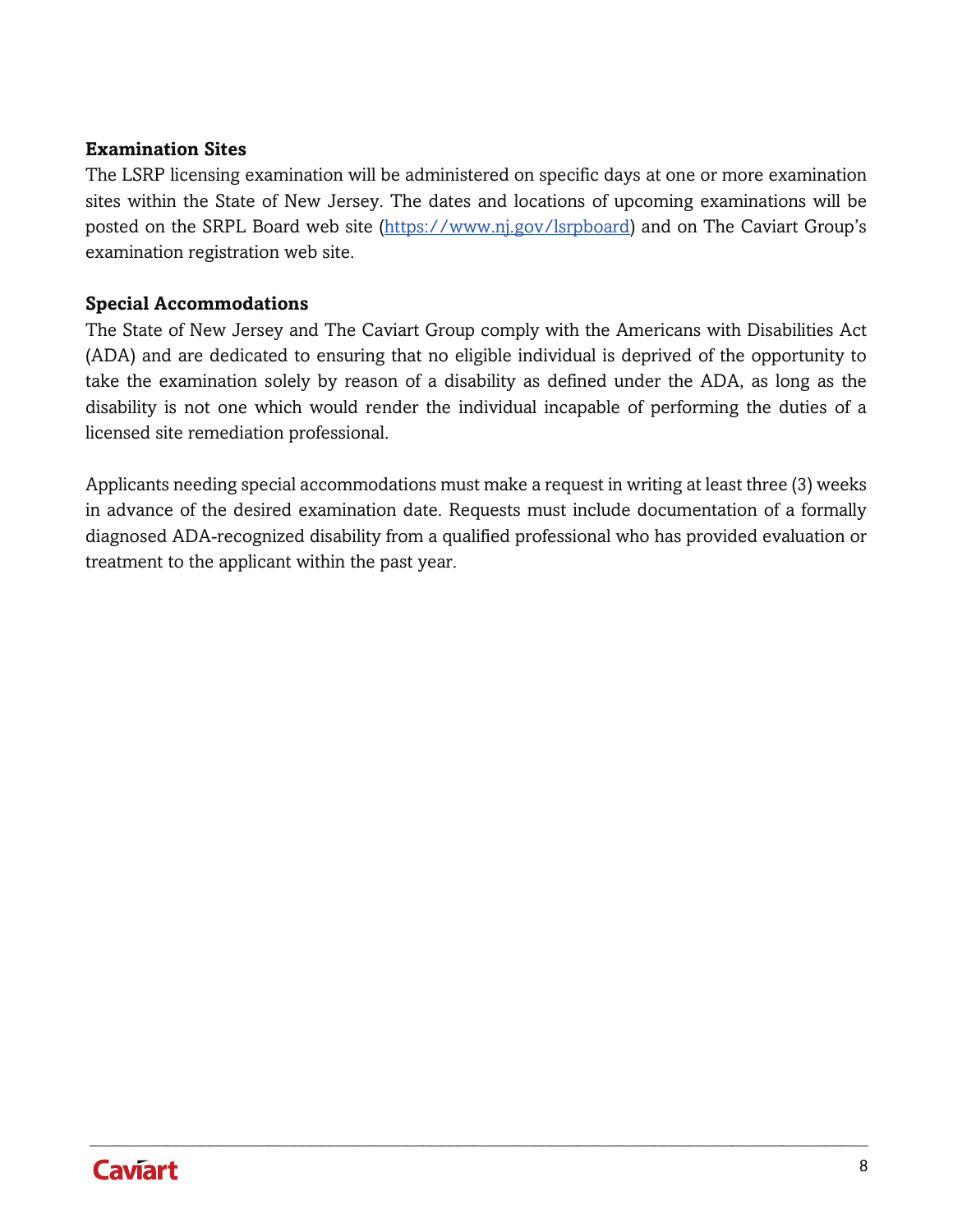#### <span id="page-8-0"></span>**ON THE DAY OF THE EXAMINATION**

#### **Step 1: Arrive at the Examination Site Early**

The authorization to test letter will provide the candidate with the examination starting time and location of the examination site. Candidates should plan travel carefully to arrive at the examination site at least 20 minutes before the scheduled starting time. This time is necessary for candidates to complete the check-in process and for the examination to be distributed before the scheduled starting time. Candidates that arrive at the examination site less than 10 minutes before the scheduled starting time may be denied access to the examination site and considered a "no-show".

## **In no case will any candidate be admitted to the examination site after the scheduled examination starting time.**

Candidates that are considered "no-shows" will have their registration voided and will be required to submit a new application for the site remediation professional license.

## **Step 2: Check in and Present Authorization to Test Letter and Valid Government- Issued Photo Identification**

Candidates are required to present their authorization to test letter AND a valid, government-issued photo identification at the examination site on the day of the examination. The information on the authorization to test letter MUST match the information on the government-issued photo identification presented by the candidate at the examination site, otherwise the candidate will be refused entry to the examination.

Identification (ID) must:

• Contain the candidate's name exactly\* as provided during the examination registration process (as it appears on the "Authorization to Test" letter);

 $\_$ 

- Have a permanently affixed photo of the candidate's face;
- Be current expired IDs will not be accepted;
- Be an original document no photocopies will be accepted;

Examples of acceptable forms of identification are:

- Government-issued driver's license (must have photo) or photo ID;
- Passport
- Military ID (except those with chips)
- Permanent resident visa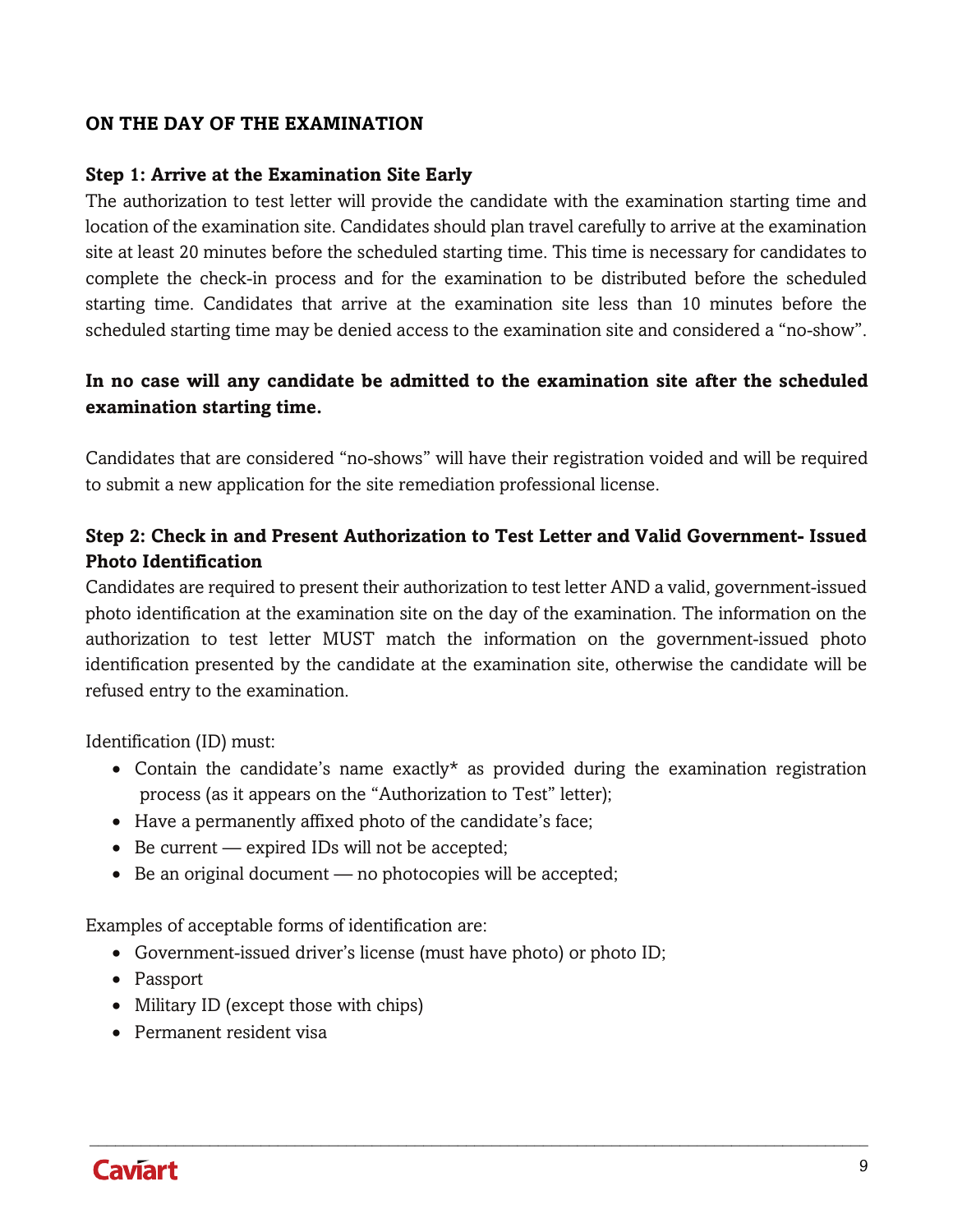Unacceptable forms of identification include:

- Employee identification or work badge;
- University/college identification.

Candidates who do not present acceptable identification will be denied access to the examination site and considered a "no-show". Candidates that are considered "no-shows" will have their registration voided and will be required to submit a new application for the site remediation professional license.

The exam administrator will verify that the name on the identification matches the name on the examination registration and that the identification photo is of the candidate. Candidates must always keep their identification with them during the examination.

Once confirmed, the exam administrator will have the candidate sign the candidate sign- in sheet and will direct the candidate to the examination room.

## **Step 3: Be Seated in the Testing Room**

All Candidates will have pre-assigned seats in the examination room. Candidates must take their pre-assigned seat and may not change seats during the examination.

Each room will be equipped with a clock to gage time. Candidates will be provided with a calculator, Number 2 pencils with erasers and scratch paper.

The LSRP licensing examination is a closed book examination. Candidates are not permitted to bring any unauthorized material with them into the examination room. Note that essential personal items such as purses, wallets or telephones that have been turned off may be brought into the examination room but must be left in the area designated for such items by the exam administrator and may not be accessed during the examination.

*Examination personnel, the Site Remediation Professional Licensing Board and The Caviart Group will not be responsible for lost or stolen items.*

Unauthorized material includes the following:

- Books, reference material or study aides, except as provided by the exam administrator
- Papers or notes of any kind, except as provided by the exam administrator
- Photographic or image-capturing or copying devices
- Communication devices of any kind, including pagers, cell phones, PDAs, etc.
- Electronic devices of any kind, including calculators, laptops, tablets, smart watches, recording devices, etc.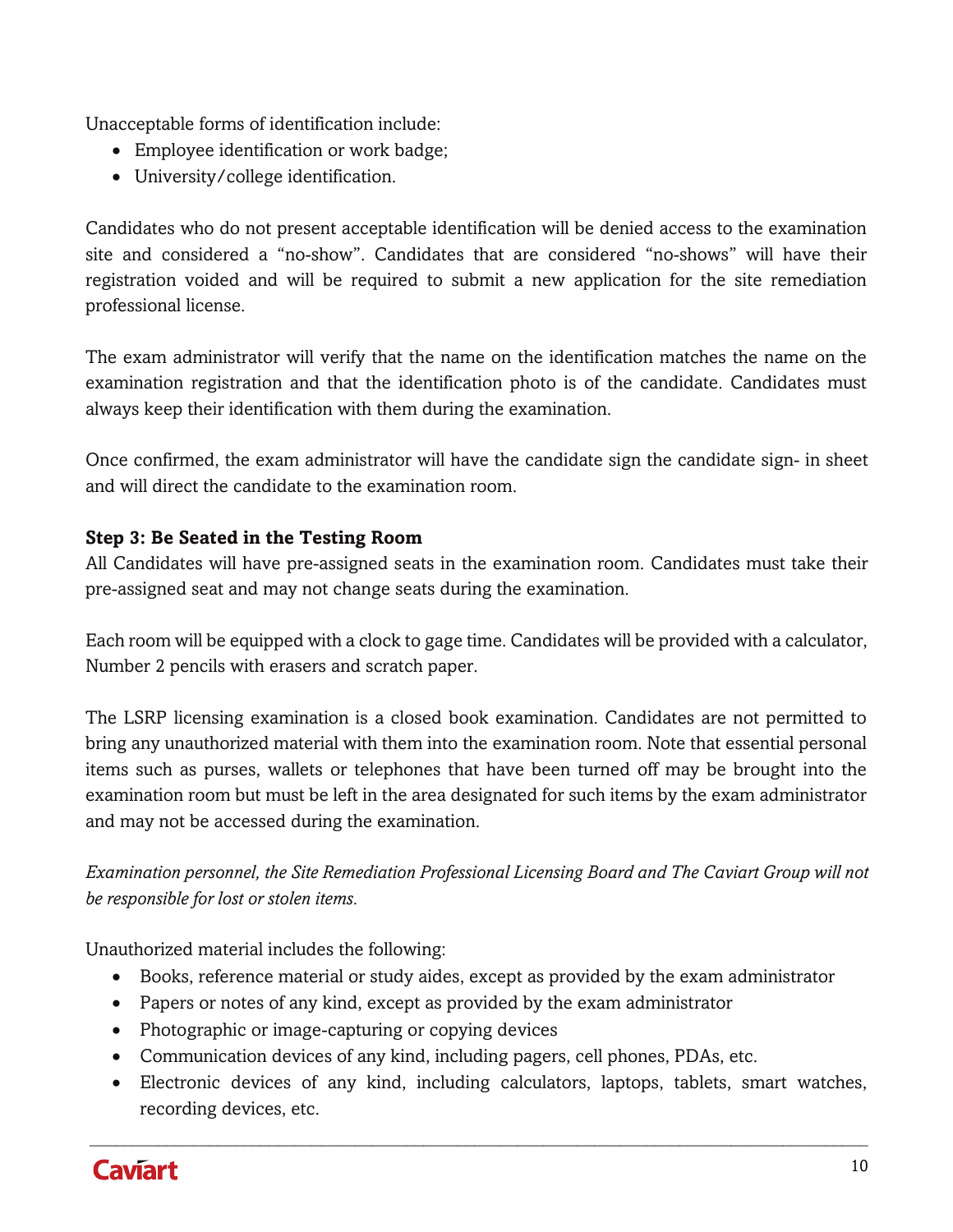- Briefcases, backpacks, or other personal items
- Clocks or alarms
- Food or beverages (water will be available in the examination room)

The exam administrator has the right to designate any item brought to the examination as "unauthorized material" and prohibit a candidate from bringing the item into the examination room.

## **Step 4: Sign the Candidate Agreement**

Prior to beginning the examination, the exam administrator will distribute to each candidate a copy of the LSRP Licensing Examination Candidate Agreement. This agreement contains the standards of conduct for candidates before, during and after the examination (see Appendix 2). Before a candidate will be permitted to take the examination, he or she must read the LSRP Licensing Examination Candidate Agreement and sign a statement certifying that he or she has read the agreement and agrees to abide by its terms. Any violation of the LSRP Licensing Examination Candidate Agreement at any time before, during or after the LSRP licensing examination constitutes grounds for disciplinary action.

Candidates must sign the LSRP Licensing Examination Candidate Agreement to be allowed to take the examination. Any candidate who does not sign the agreement will not be allowed to take the examination and will be considered a "no-show" even though the candidate appeared at the examination site.

### **Step 5: Receive Examination Booklet**

The exam administrator will pass out an examination booklet to each candidate. Examination booklets are sealed, and candidates may not open the examination booklet until instructed to do so by the exam administrator.

## **Step 6: Follow the Instructions**

Candidates should listen carefully to the verbal instructions given by the exam administrator. Candidates should also thoroughly read all written directions provided. Exam administrators may be asked to clarify instructions but cannot discuss or answer any questions about examination content.

## **Step 7: Record Answers Carefully**

When instructed to do so, candidates should break the seal on the examination booklet and begin the examination. Candidates should record answers carefully on the answer sheet making certain that the answer "bubble" is completely filled for the intended response. Candidates should make certain that any erasures are complete. If more than one answer is selected the item will be graded as incorrect. Candidates may write in the examination booklet, but answers MUST be recorded on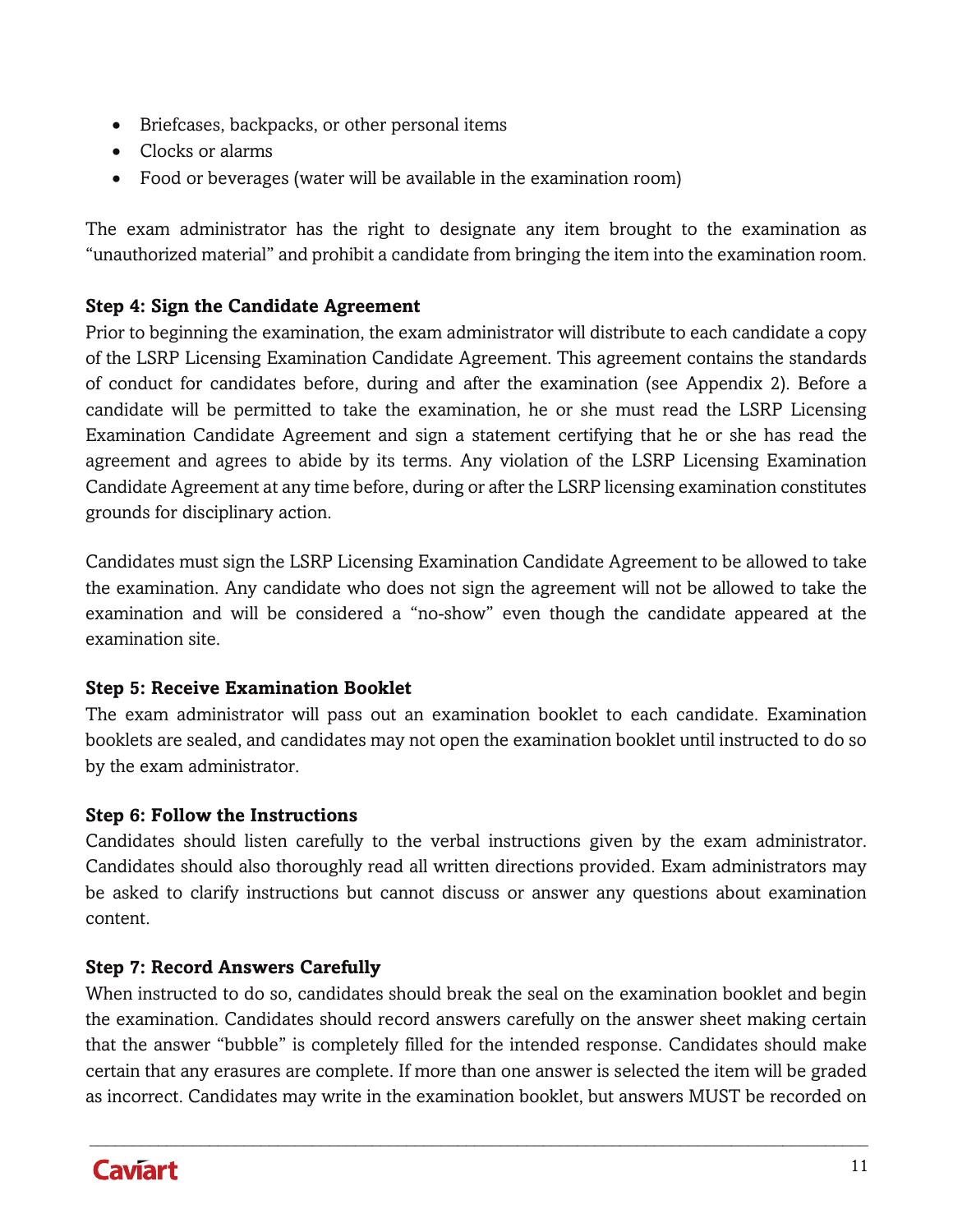the answer sheet.

## **Step 8: Use your Testing Time Wisely**

Candidates are encouraged to pace themselves by periodically checking their progress to ensure that they have time to respond to all of the questions on the examination. There are no penalties for answering a question incorrectly, so candidates should answer every question to maximize their score.

Candidates who are uncertain of the correct answer should eliminate as many options as possible and choose an option from those that remain. Candidates may flag questions they wish to return to and may go back to review questions and answers at any time until the testing time ends.

Candidates should pay attention to reminders of the time left to finish the examination. The exam administrator will advise candidates when there is 30 minutes remaining, 15 minutes remaining, and when there is 5 minutes remaining in the examination.

When the exam administrator indicates that the testing time is over all candidates must immediately put down their pencils. Any candidate that continues to mark answers after the examination has ended will be disqualified.

### **Step 9: Check out of the examination room**

Candidates that complete the examination before the time is called may check out of the examination room. To do so, candidates should bring the examination booklet, answer sheet and all additional materials provided by the exam administrator to the check-out station. The exam administrator will check that all materials are present and then have the candidate sign out of the examination.

No one will be dismissed from the examination room during the last 15 minutes of the examination. Candidates that complete the examination within the last 15 minutes must wait quietly in their seats until the exam administrator indicates the testing time is over.

## **Hazardous Weather or Local Emergencies**

In the event of extreme weather or other hazardous or emergency conditions which occur or can reasonably be foreseen in advance of the appointed testing time, The Caviart Group will make every reasonable attempt to notify candidates of necessary changes in date, time, or location of the examination.

In the event of extreme weather or other hazardous or emergency conditions which occur immediately before or during the examination, The Caviart Group will take appropriate action, as

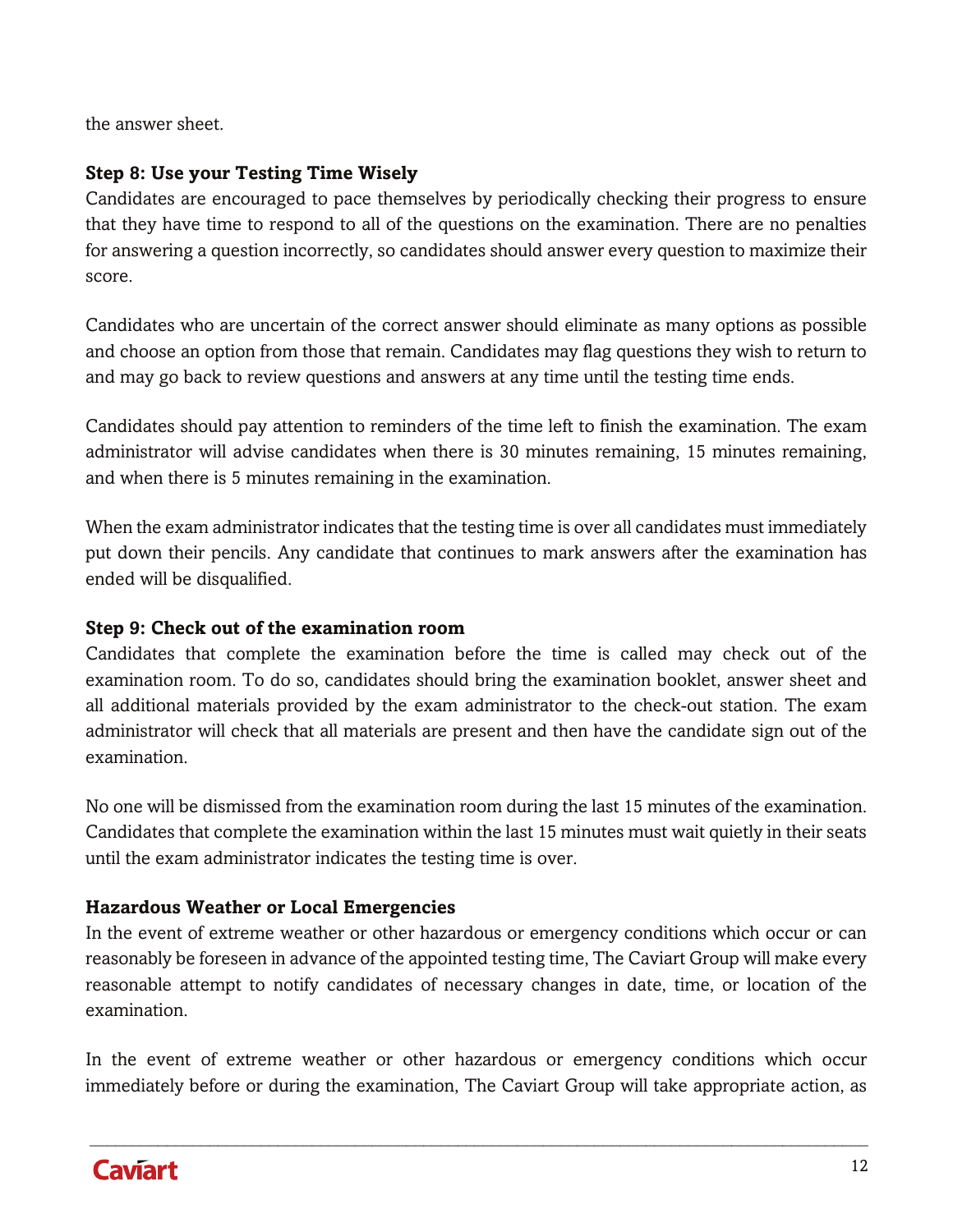illustrated by the following examples:

- **Major disruption of travel in the vicinity of the examination site (due to weather, accident, or other causes):**
	- $\circ$  The starting time of the examination may be delayed to allow candidates extra time to arrive.
	- o If the site is inaccessible, the examination will be rescheduled.
- **Localized loss of power during the examination:**
	- $\circ$  Exam administrators will attempt to find alternate space, and adjust the time allowed for completion of the examination to compensate for time lost for relocation.
- **Emergency conditions during the examination:**
	- $\circ$  If fire or another emergency causes the examination site to be evacuated, candidates will be rescheduled.

## **Emergency Cancellation**

A candidate who encounters a medical or other emergency which makes it impossible for him or her to sit for the examination on the scheduled date should notify the SRPL Board immediately in writing via email at [SRPLBoardContact@dep.nj.gov. T](mailto:SRPLBoardContact@dep.nj.gov)he candidate must provide a written statement detailing and attesting to the medical or other emergency that prevented him or her from testing.

The SRPL Board will assess the circumstances of the emergency and determine if the candidate will be allowed to re-schedule to be tested without additional fees. The decision of the SRPL Board on this matter is final.

## **Withdrawal**

In a non-emergency situation, a candidate who finds that he or she is unprepared or otherwise unable to sit for the examination on the scheduled date should do BOTH of the following:

- 1. Notify the SRPL Board immediately to request a deferral. Requests must be in writing via email to [SRPLBoardContact@dep.nj.gov.](mailto:SRPLBoardContact@dep.nj.gov)
- 2. Log into your account at The Caviart Group's LSRP registration web site and cancel your examination registration.

If the cancellation is received before the examination registration deadline, the candidate will be allowed to reschedule for the next examination without additional fees pending SRPL Board receipt of an updated "experience" section of the application, proof of compliance with the 8-hour health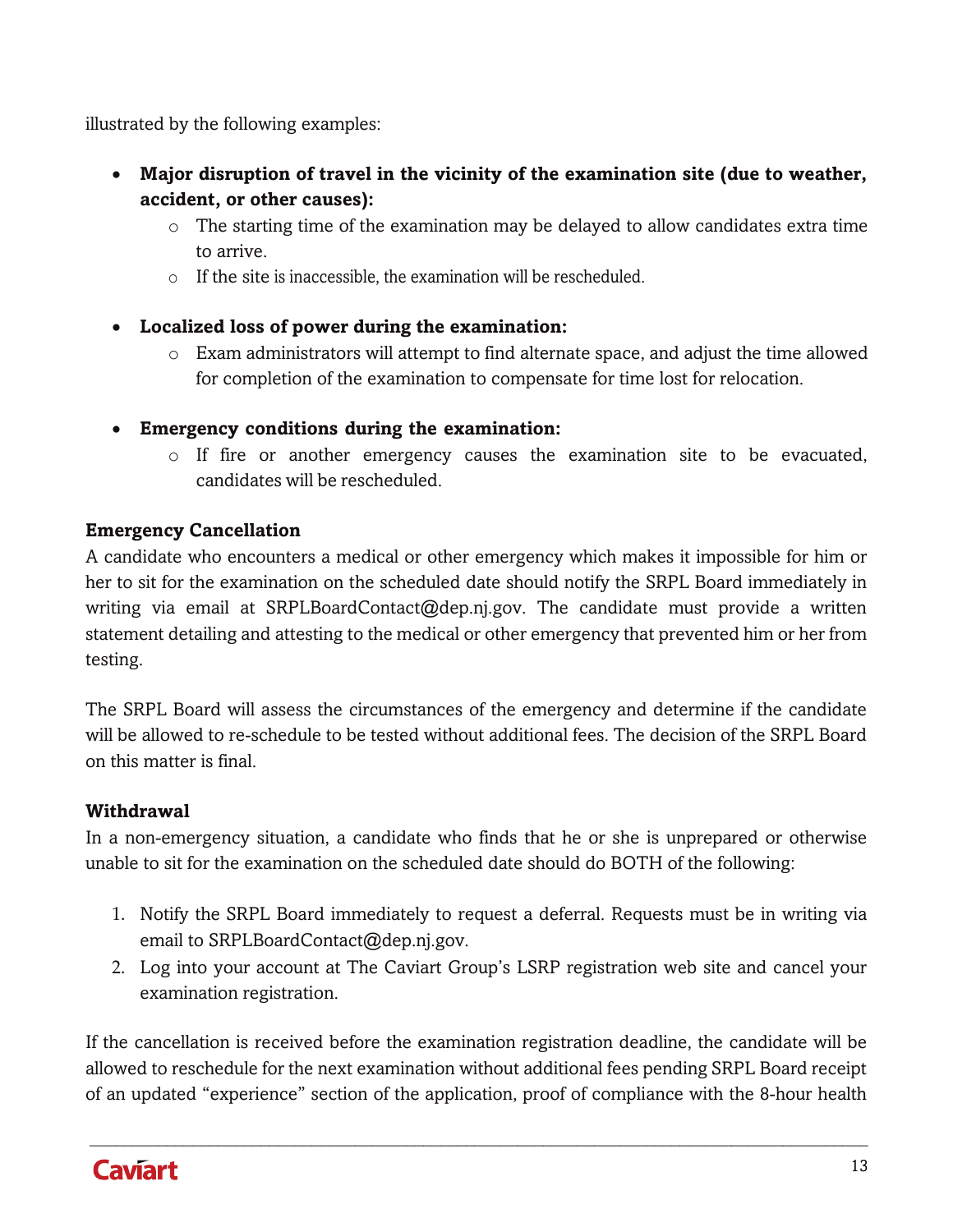and safety refresher and the pre-requisite course, and update of any other relevant supporting information outlined by the SRPL Board, all received by the examination registration deadline.

If the cancellation is received after the examination registration deadline, or if the candidate simply fails to appear for the examination without advance notice, the candidate will be required to apply to retest and pay the examination fee again in order to sit for it in the future.

#### **Language of the LSRP Licensing Examination**

The LSRP licensing examination is given only in English. The use of translators or translation devices during the examination is not permitted.

#### **Challenging the LSRP Licensing Examination**

All examination questions are written and reviewed by qualified subject matter experts. Questions are tested and studied statistically to verify their accuracy and validity; however, candidates may challenge any part of the examination, including individual questions.

Challenges must be made before leaving the examination site on a challenge form contained in the examination booklet. All challenges must be in writing in the examination booklet. Challenges will be reviewed by subject matter experts to determine whether any changes should be made to the examination question however candidates will NOT receive any feedback on challenged items.

A candidate may request to have his or her examination score verified through rescoring by hand. This request must be received within 30 days of the date that the candidate receives the score report.

Requests for rescoring should be sent via email to the NJ Site Remediation Professional Licensing Board at: [SRPLBoardContact@dep.nj.gov.](mailto:SRPLBoardContact@dep.nj.gov)

#### **Score Reports**

After all examinations are scored and results are determined, The Caviart Group will email a notice to each candidate indicating that the candidate's score is available on The Caviart Group's LSRP registration web site.

Candidates will be advised as to whether they passed or failed the examination. Failing candidates will also receive a numeric scaled score and a report telling them on which sections of the examination they need to improve. This report will assist them in preparing to retest.

Examination results will only be supplied via the web site. They will not be supplied via telephone.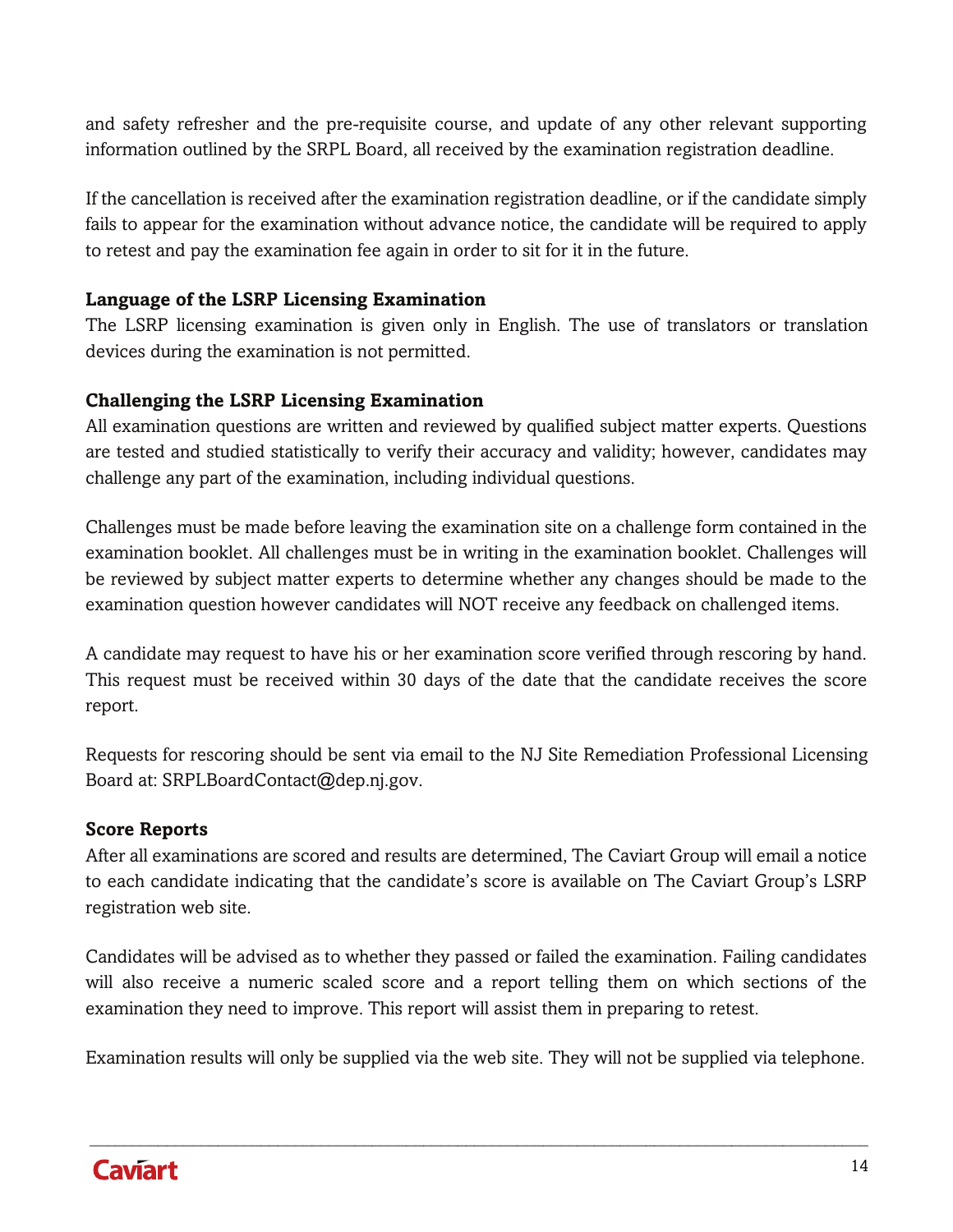#### **Licensing Examination Candidate Agreement**

The SRPL Board will provide each candidate that registers for the LSRP licensing examination an LSRP Licensing Examination Candidate Agreement. The LSRP Licensing Examination Candidate Agreement contains the standards of conduct for candidates before, during and after the examination. Before being permitted to take the examination, each candidate must read the LSRP Licensing Examination Candidate Agreement and sign a statement certifying that he or she has read the LSRP Licensing Examination Candidate Agreement and agrees to abide by its terms. A candidate's violation of the LSRP Licensing Examination Candidate Agreement at any time before, during or after the LSRP licensing examination constitutes grounds for commencement of disciplinary action by the SRPL Board. The complete LSRP Licensing Examination Candidate Agreement is provided in Appendix 2.

Significant score increases upon retesting may be investigated to ensure the authenticity of results.

#### **Confidentiality and Release Information**

The Caviart Group will not release any information regarding any individual's application or examination performance to any employer, regulatory agency or any other person or entity, except the SRPL Board.

The SRPL Board will maintain and publish an electronic directory of all candidates that pass the examination, as well as all licensed site remediation professionals.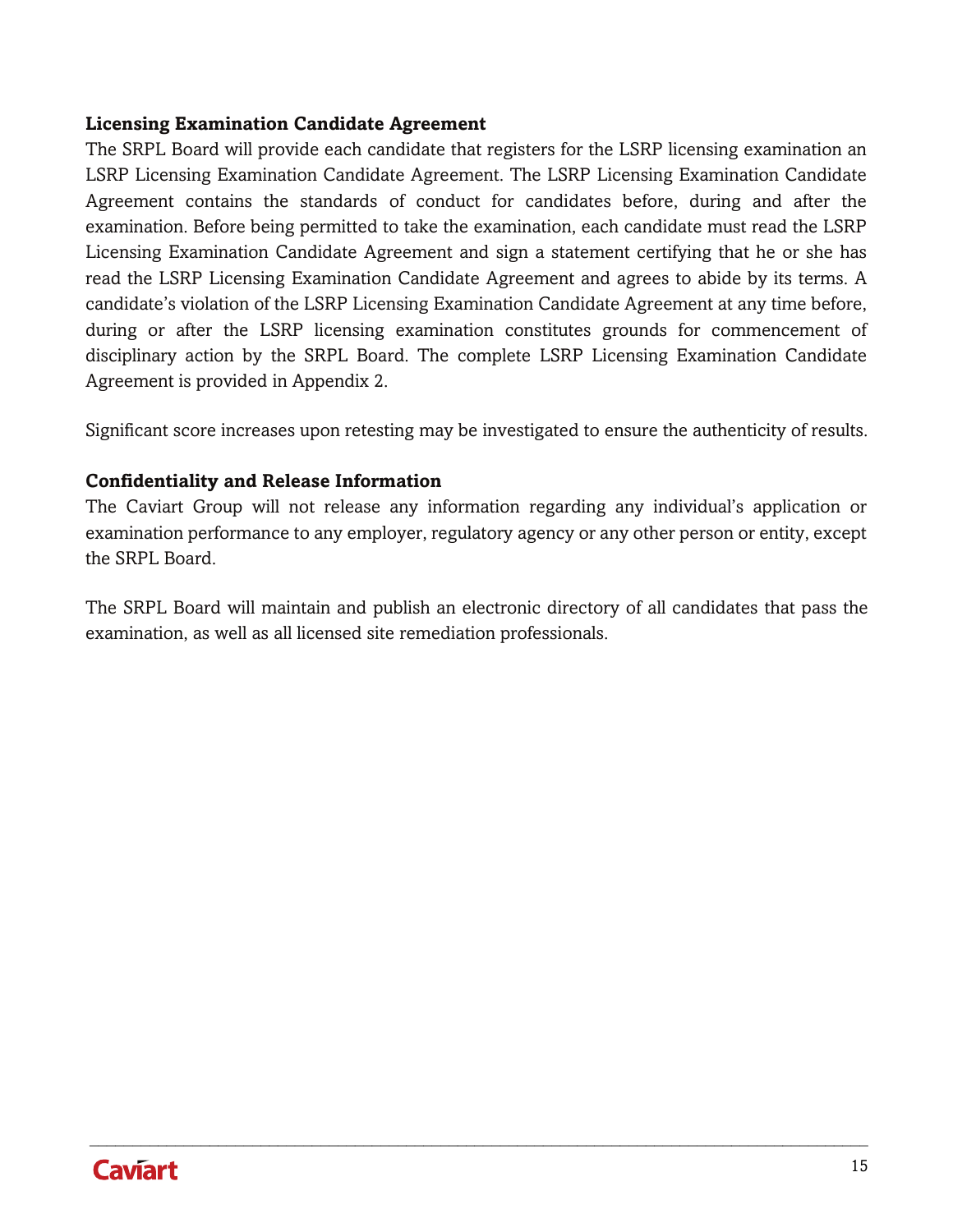# <span id="page-15-0"></span>**LSRP LICENSURE**

The SRPL Board will issue a non-transferable license with a three-year term to each candidate who obtains a passing score on the LSRP licensing examination and pays the annual license fee. The contact information of each LSRP will be published on the SRPL Board website at [www.state.nj.us/lsrpboard. E](http://www.state.nj.us/lsrpboard)ach LSRP shall keep the SRPL Board updated on any changes to contact information.

LSRPs will be required to pay an annual license fee and renew their licenses prior to the license expiration date. The requirements for license renewal are available on the SRPLBoard website at [www.state.nj.us/lsrpboard.](http://www.state.nj.us/lsrpboard)

LSRPs are expected to conduct themselves professionally in accordance with the LSRP Standards of Professional Conduct, set forth in N.J.S.A. 58:10C-16. A reproduction of the Standards of Professional Conduct is attached as Appendix 1. It is the responsibility of every LSRP to become familiar with these standards and incorporate ethical considerations into every decision pertaining to site remediation.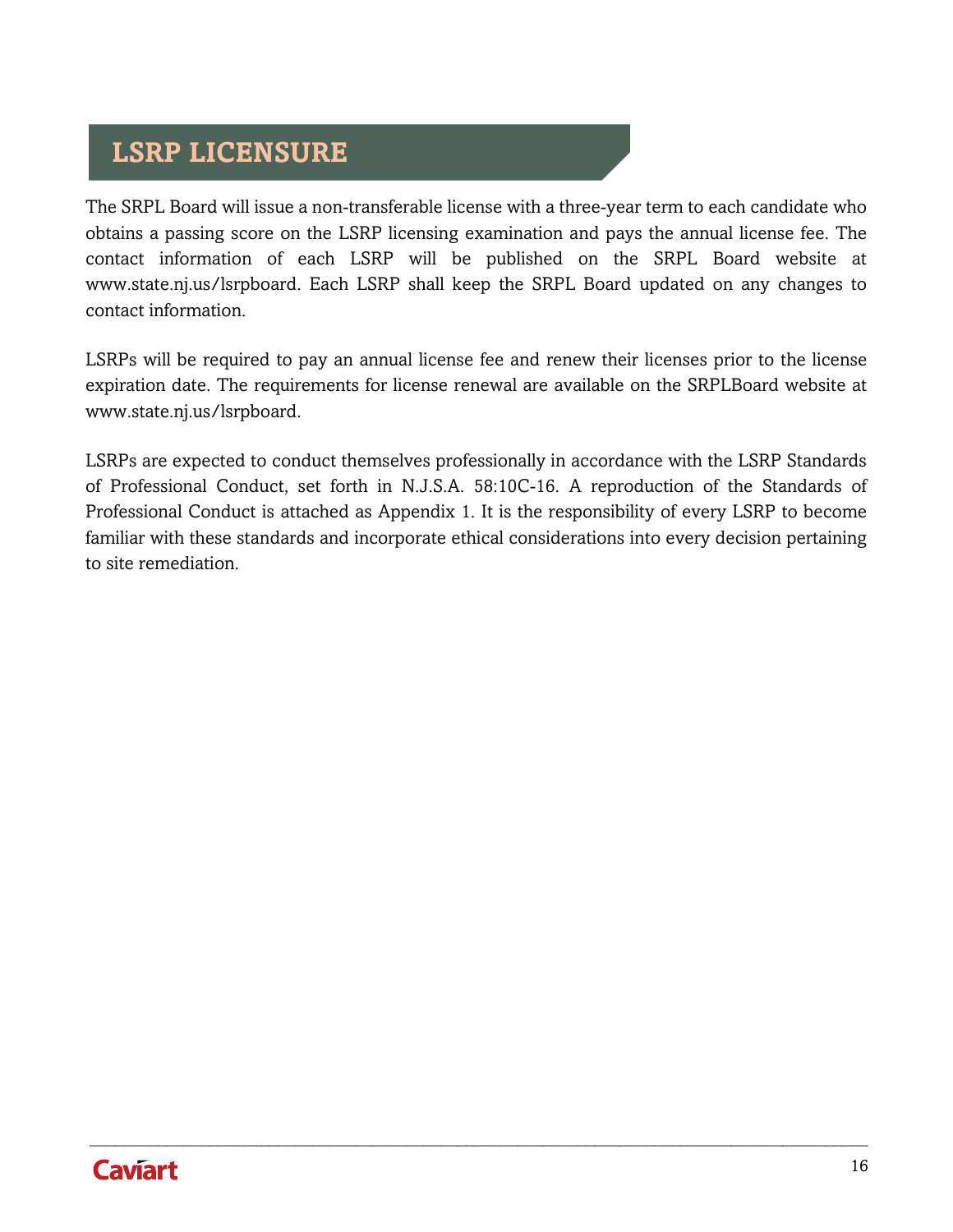# <span id="page-16-0"></span>**APPENDIX 1**

## **STANDARDS OF PROFESSIONAL CONDUCT – excerpt from the SITE REMEDIATION REFORM ACT, P.L. 2009, C.60.**

#### **C.58:10C-16 Protection of public health, safety, environment highest priority.**

16.a. A licensed site remediation professional's highest priority in the performance of professional services shall be the protection of public health and safety and the environment.

b. A licensed site remediation professional shall exercise reasonable care and diligence, and shall apply the knowledge and skill ordinarily exercised by licensed site remediation professionals in good standing practicing in the State at the time the services are performed.

c. A licensed site remediation professional shall not provide professional services outside the areas of professional competency, unless the licensed site remediation professional has relied upon the technical assistance of another professional whom the licensed site remediation professional has reasonably determined to be qualified by education, training, and experience. A licensed site remediation professional shall not perform services that constitute the practice of professional engineering unless the licensed site remediation professional is a professional engineer licensed in the State.

d. A licensed site remediation professional retained by a person responsible for conducting the remediation shall notify the department within 15 calendar days after being retained. In addition, a licensed site remediation professional shall notify the department within 15 calendar days after being released from responsibility for a remediation if the release occurs prior to issuance of the response action outcome for the site by the licensed site remediation professional.

e. A licensed site remediation professional and the person responsible for conducting the remediation shall correct any deficiency the department identifies in a document submitted concerning a remediation. The deficiency shall be corrected in accordance with timeframes established by the department.

f. A licensed site remediation professional may complete any phase of remediation based on remediation work performed under the supervision of another licensed site remediation professional, provided that the licensed site remediation professional: (1) reviews all available documentation on which he relies; (2) conducts a site visit to observe current conditions and to verify the status of as much of the work as is reasonably observable; and

(3) concludes, in the exercise of independent professional judgment, that there is sufficient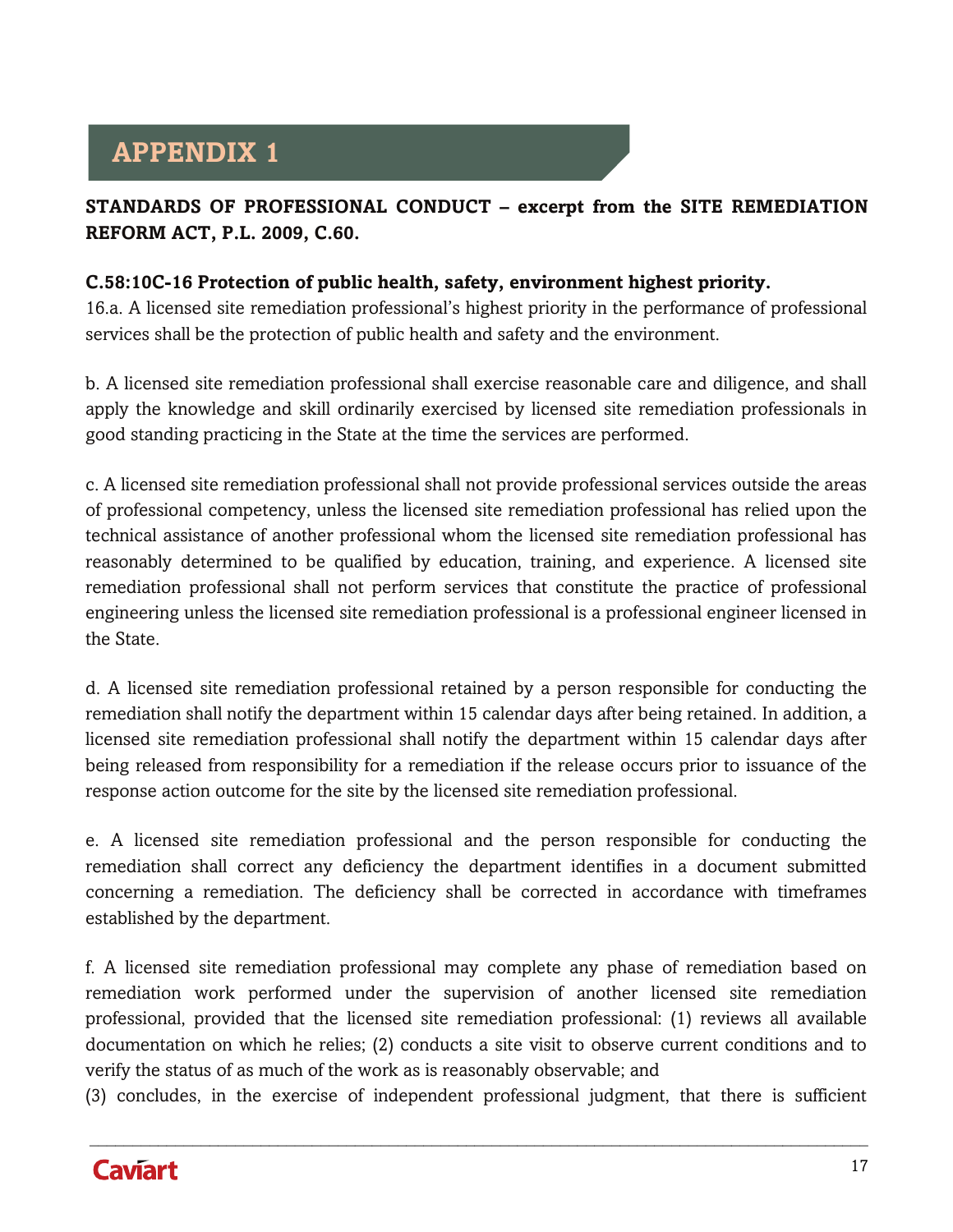information upon which to complete any additional phase of remediation and prepare workplans and reports related thereto.

g. A licensed site remediation professional who has taken over the responsibility for the remediation of a contaminated site from another licensed site remediation professional shall correct all deficiencies in a document submitted by the previous licensed site remediation professional identified by the department in accordance with timeframes established by the department.

h. A licensed site remediation professional shall not certify any document submitted to the department unless the licensed site remediation professional: (1) believes that the information in the submission is true, accurate, and complete; and (2) has managed, supervised or performed the work that is the basis of the submission, or has periodically reviewed and evaluated the work performed by other persons that forms the basis for the information in the submission, or has completed the work of another licensed site remediation professional and has concluded such work is reliable pursuant to subsection

f. of this section. A licensed site remediation professional shall not knowingly make any false statement, representation, or certification in any document or information required to be submitted to the board or the department.

i. A licensed site remediation professional shall exercise independent professional judgment, comply with the requirements and procedures set forth in the provisions of P.L.2009, c.60 (C.58:10C-1 et al.), make a good faith and reasonable effort to identify and obtain the relevant and material facts, data, reports and other information evidencing conditions at a contaminated site for which he is retained that is in possession of the owner of the property, or that is otherwise available, and identify and obtain whatever additional data and other information as the licensed site remediation professional deems necessary. The licensed site remediation professional shall disclose and explain in any document submitted to the department any facts, data, information, qualifications, or limitations known by the licensed site remediation professional that are not supportive of the conclusions reached in the document.

j. If a licensed site remediation professional obtains specific knowledge of a condition that in his independent professional judgment is an immediate environmental concern, then the licensed site remediation professional shall: (1) immediately verbally advise, and confirm in writing to, the person responsible for conducting the remediation of that person's duty to notify the department of the condition, provided the person is known to the licensed site remediation professional; and (2) immediately notify the department of the condition by calling the department's telephone hotline.

k. If a licensed site remediation professional retained to perform remediation at a site or any portion of a site obtains specific knowledge that a discharge has occurred at any location on the site, the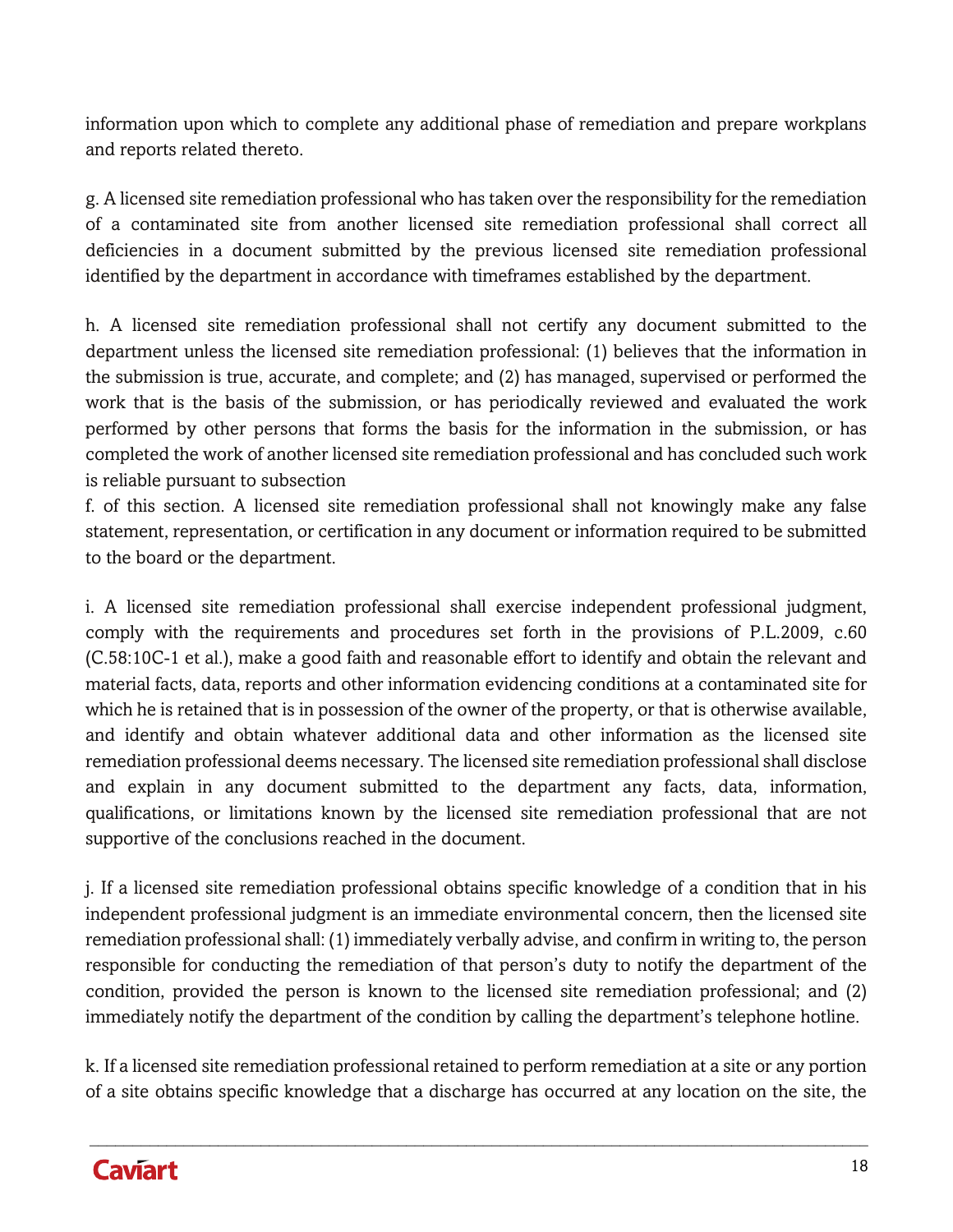licensed site remediation professional shall: (1) notify the person responsible for conducting the remediation of the existence of the discharge; and (2) notify the department of the discharge by calling the department's telephone hotline. The person responsible for conducting the remediation shall also be responsible for notifying the department of the existence of the discharge. The provisions of this subsection shall not apply to a discharge that may be a result of the existence of historic fill material.

l. If a licensed site remediation professional learns of an action or decision by a client that results in a deviation from the remedial action workplan or other report concerning the remediation developed by the licensed site remediation professional, the licensed site remediation professional shall promptly notify the client and the department, in writing, of the deviation.

m. A licensed site remediation professional shall not reveal information obtained in a professional capacity, except as may be authorized or required by law, without the prior consent of the client, if the client has notified the licensed site remediation professional, in writing, that the information is confidential. The provisions of this subsection shall not apply to information that is in the public domain.

n. A licensed site remediation professional who learns of material facts, data or other information subsequent to the completion of a report concerning a phase of remediation, which would result in a report with material differences from the report submitted, shall promptly notify the client and the department in writing of those facts, data, information, and circumstances.

o. A licensed site remediation professional who succeeds another licensed site remediation professional before the issuance of a response action outcome, and who learns of material facts, data or other information concerning a phase of the remediation for which a report was submitted to the department and the material facts, data or other information were not disclosed in the report, shall promptly notify the client and the department in writing of those facts, data, information, and circumstances.

p. A licensed site remediation professional shall not allow the use of his name by a person, and shall not associate with a person in a business venture, if the licensed site remediation professional knows or should know that the person engages in fraudulent or dishonest business or professional practices regarding the professional responsibilities of a licensed site remediation professional.

q. A licensed site remediation professional shall cooperate in an investigation by the board or the department by promptly furnishing, in response to formal requests, orders or subpoenas, any information the board or the department, or persons duly authorized by the board or the department, deems necessary to perform its duties. In an investigation by the board of a license

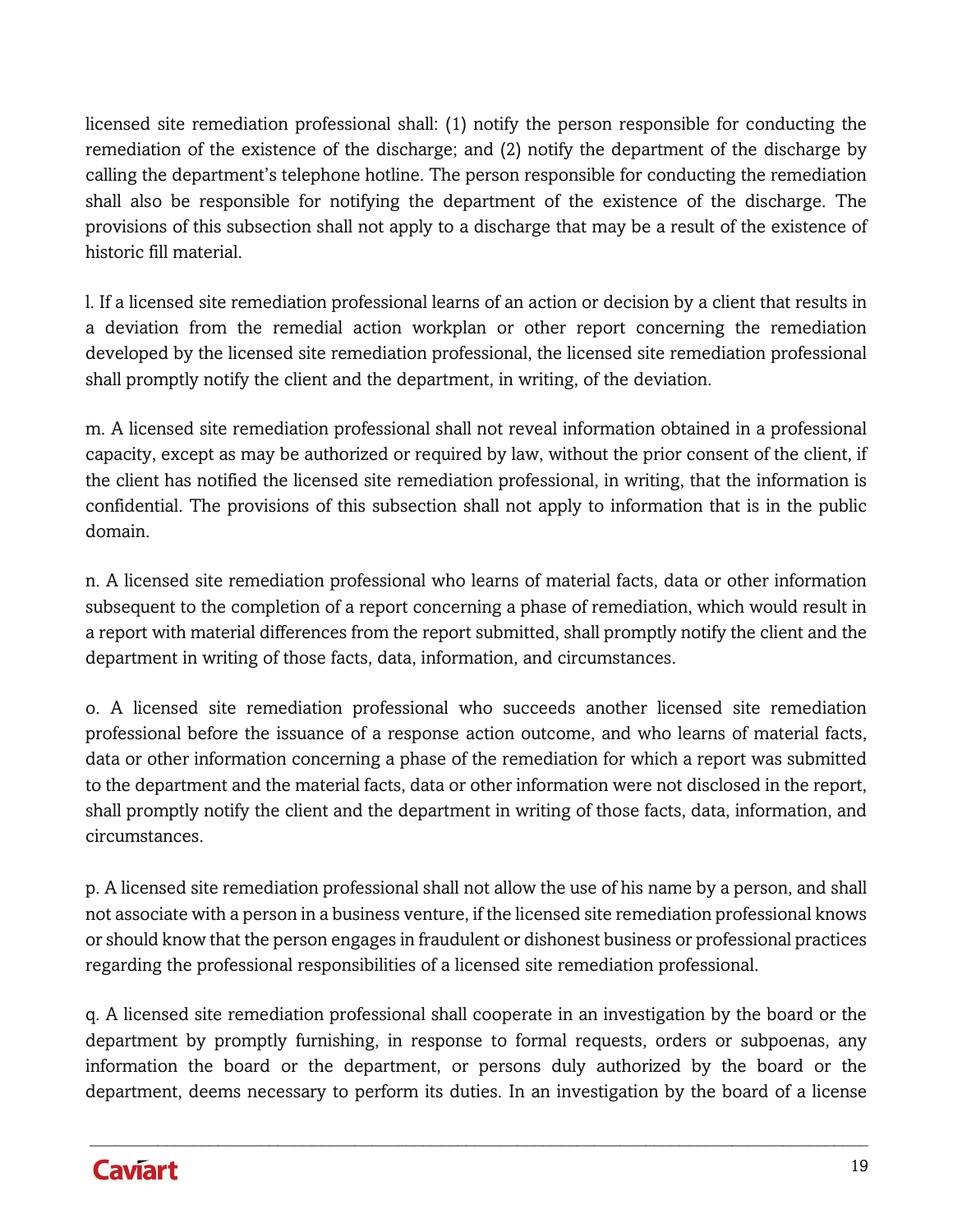application or a license suspension or revocation, a licensed site remediation professional shall not:

- (1) knowingly make a false statement of material fact;
- (2) fail to disclose a fact necessary to correct a material misunderstanding known by the licensed site remediation professional to have arisen in the matter;
- (3) knowingly and materially falsify, tamper with, alter, conceal, or destroy any document, data record, remedial system, or monitoring device that is relevant to the investigation, without obtaining the prior approval of the department; or

(4) knowingly allow or tolerate any employee, agent, or contractor of the licensed site remediation professional to engage in any of the foregoing activities.

r. A licensed site remediation professional shall be jointly responsible for a violation of any provision of this section committed by another licensed site remediation professional whose work he supervises or reviews if:

- (1) the licensed site remediation professional orders, directs, or agrees to the provision of professional services conducted or prepared by another licensed site remediation professional under his supervision;
- (2) the licensed site remediation professional knows that the professional services constitute a violation of this section; and
- (3) the licensed site remediation professional fails to take reasonable steps to avoid or mitigate the violation.

s. A licensed site remediation professional shall comply with all conditions imposed by the board as a result of a license suspension or other disciplinary proceeding conducted by the board.

t. A licensed site remediation professional shall inform a client or prospective client of any relevant and material assumptions, limitations, or qualifications underlying their communication. Evidence that a licensed site remediation professional has provided the client or prospective client with timely written documentation of these assumptions, limitations, or qualifications shall be deemed by the board or the department to have satisfied the requirements of this subsection.

u. A licensed site remediation professional shall not state or imply, as an inducement or a threat to a client or prospective client, an ability to improperly influence a government agency or official.

v. In any description of qualifications, experience, or ability to provide services, a licensed site remediation professional shall not knowingly:

- (1) make a material misrepresentation of fact;
- (2) omit a fact when the omission results in a materially misleading description; or
- (3) make a statement that, in the opinion of the board, is likely to create an unjustified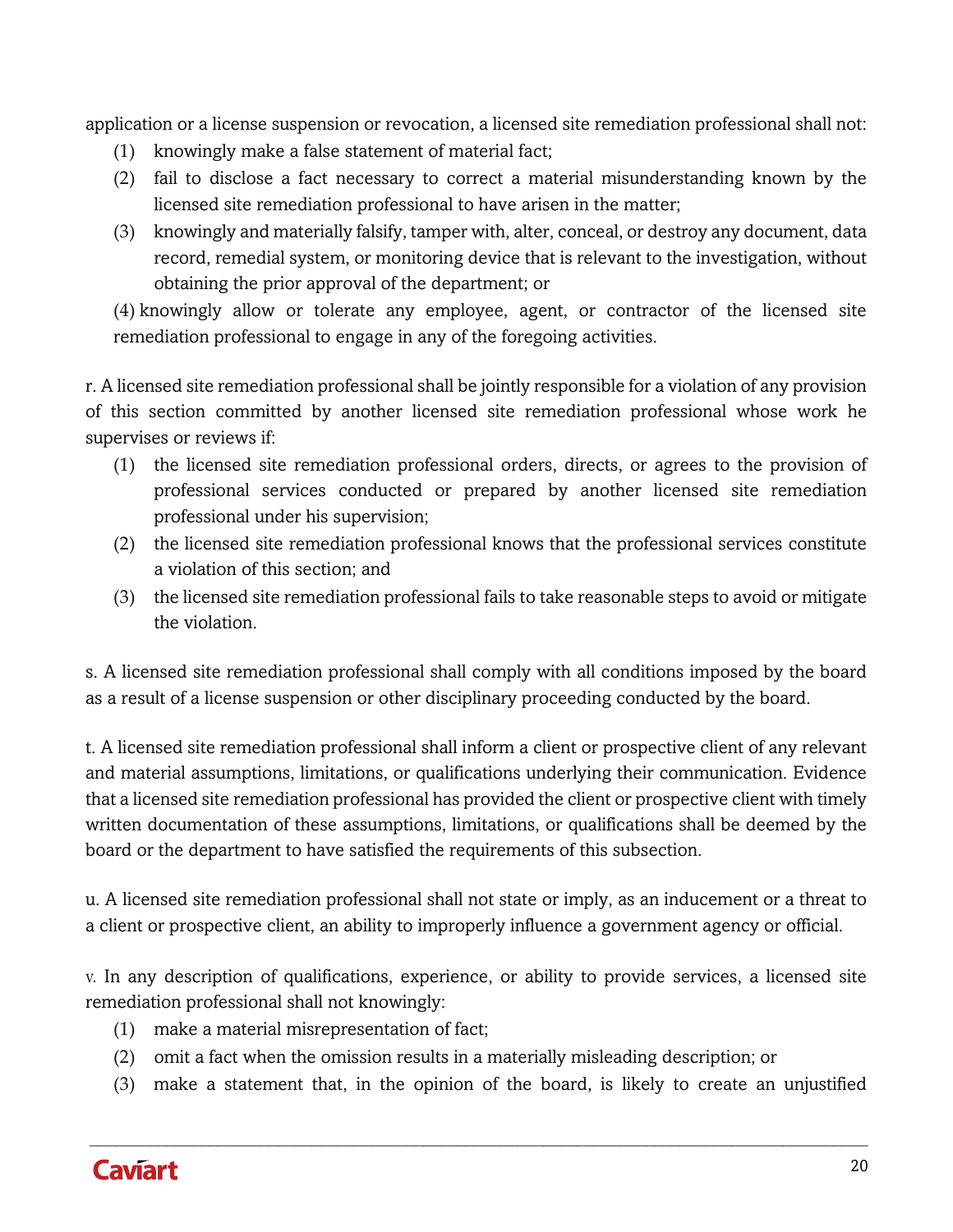expectation about results the licensed site remediation professional may achieve, or state or imply that the licensed site remediation professional may achieve results by means that violate the provisions of applicable environmental statutes, rules or regulations, including the provisions of P.L.2009, c.60 (C.58:10C-1 et al.).

w. A licensed site remediation professional shall provide any notification to the board or the department required pursuant to this section, even if the licensed site remediation professional is discharged by the client prior to doing so.

x. A licensed site remediation professional shall not accept compensation, financial or otherwise, for professional services pertaining to a contaminated site from two or more persons whose interests are adverse or conflicting unless the circumstances are fully disclosed and agreed to by all clients engaging the licensed site remediation professional.

y. A licensed site remediation professional shall not be a salaried employee of the person responsible for conducting the remediation, or any related entities, for which the licensed site remediation professional is providing remediation services.

z. A licensed site remediation professional shall not allow any ownership interest, compensation, or promise of continued employment, of the licensed site remediation professional or any immediate family member, to affect the professional services provided by the licensed site remediation professional.

aa. Except as provided in subsection d. of section 30 of P.L.2009, c.60 (C.58:10B-1.3), a licensed site remediation professional shall not facilitate, aid, assist, or cooperate with any person in retaining or arranging for the retention of any person who is not a licensed site remediation professional to perform remediation, unless the remediation is managed, supervised, or periodically reviewed and evaluated by a licensed site remediation professional retained for that purpose, and the department has been notified of the retention.

bb. Except as provided in subsection d. of section 30 of P.L.2009, c.60 (C.58:10B-1.3), a licensed site remediation professional shall not manage, supervise, perform, engage, or participate in remediation unless:

- (1) the licensed site remediation professional has been retained by a person responsible for conducting the remediation, and the department has been notified of the retention; or
- (2) the remediation is being managed, supervised, or performed by another licensed site remediation professional retained by the person responsible for conducting the remediation, and the department has been notified of the retention of the other licensed site remediation professional.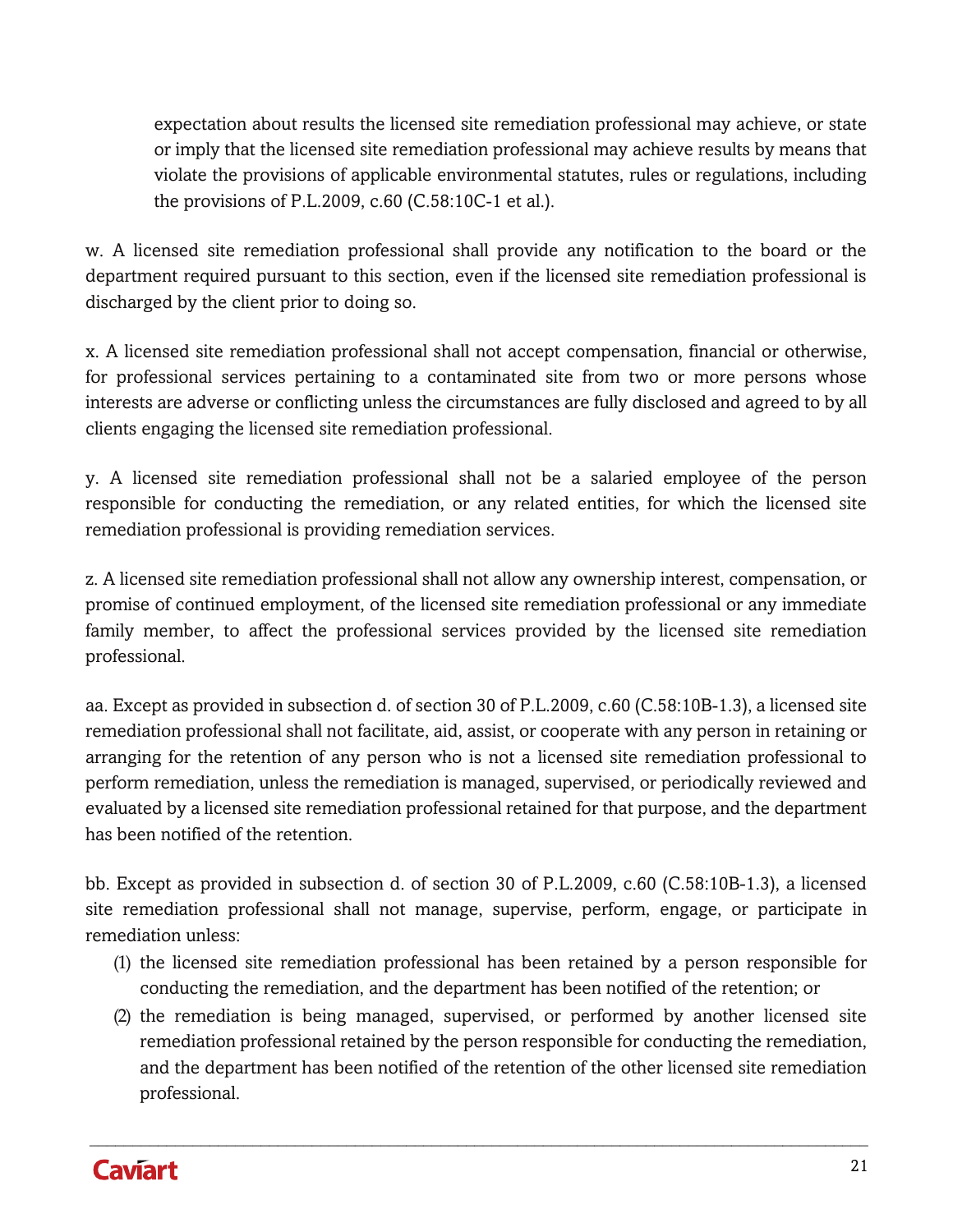#### **C.58:10C-16.1. Remediation professionals' obligations relative to unoccupied structure.**

16.1. If a licensed site remediation professional obtains specific knowledge of a condition in an unoccupied structure, that, in the licensed site remediation professional's independent professional judgment, constitutes an immediate environmental concern, and the person responsible for conducting the remediation provides to the department a written certification from the property owner that the building (i) is not occupied, (ii) will not be occupied, and (iii) will be demolished, then no further remediation relative to the immediate environmental concern in the unoccupied structure shall be required, provided the conditions of the certification are maintained. Nothing in this section shall be construed to limit the responsibility of a licensed site remediation professional to comply with the notification requirements of subsection *j.* of section 6 of P.L.2009, c.60 (C.58:10C-16), or the responsibility of a person to report a discharge pursuant to P.L.1976, c.141 (C.58:10-23.11 et seq.). The department shall prescribe the form and manner of the written certification pursuant to this section.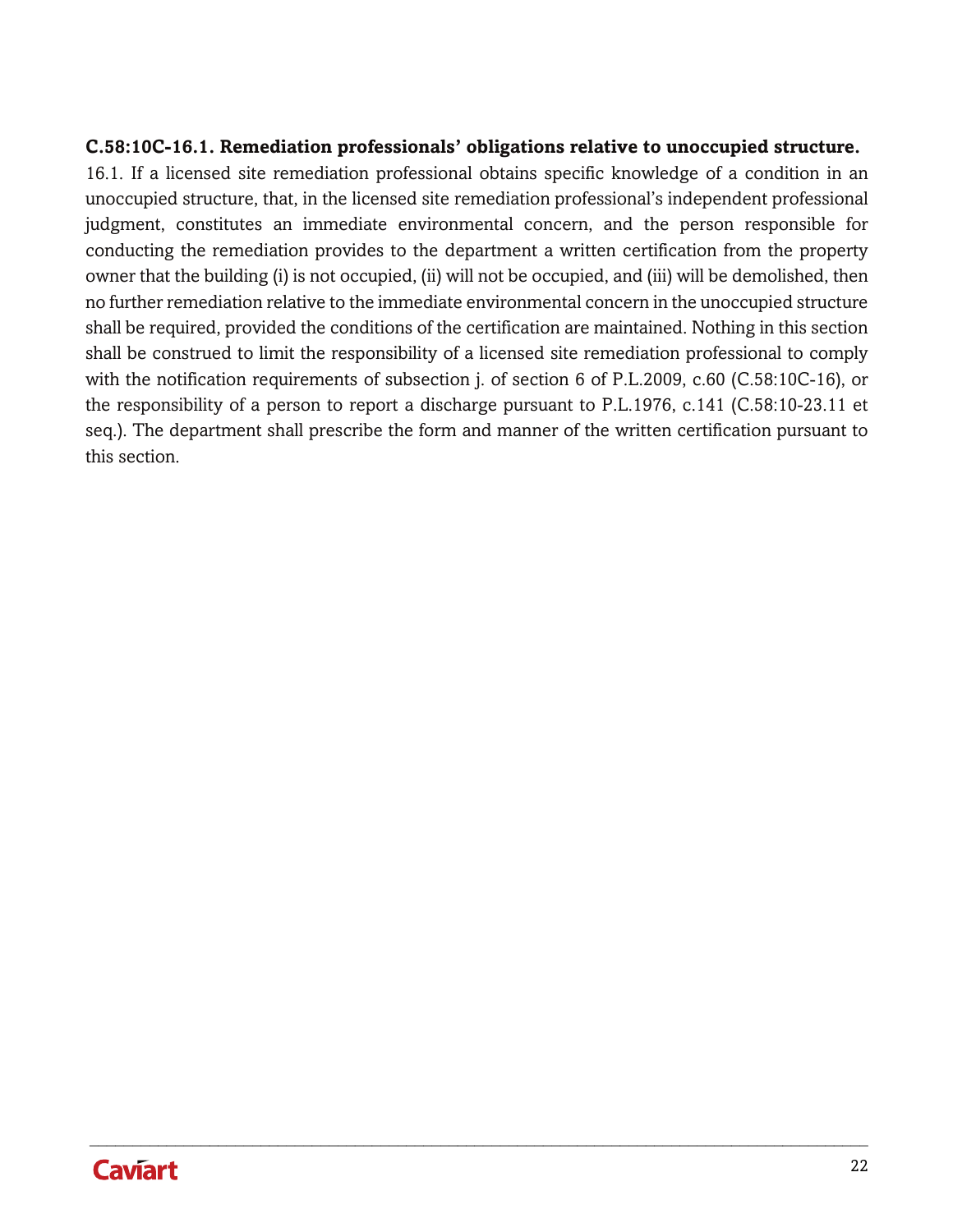# <span id="page-22-0"></span>**APPENDIX 2**

#### **LSRP LICENSING EXAMINATION CANDIDATE AGREEMENT**

The SRPL Board will provide each candidate that registers for the LSRP licensing examination an LSRP Licensing Examination Candidate Agreement. The LSRP Licensing Examination Candidate Agreement contains the standards of conduct for candidates before, during and after the examination. Before being permitted to take the examination, each candidate must read the LSRP Licensing Examination Candidate Agreement and sign a statement certifying that he or she has read the LSRP Licensing Examination Candidate Agreement and agrees to abide by its terms. A candidate's violation of the LSRP Licensing Examination Candidate Agreement at any time before, during or after the LSRP licensing examination constitutes grounds for commencement of disciplinary action by the SRPL Board.

#### **The LSRP Licensing Examination Candidate Agreement:**

- 1. Candidates are prohibited from bringing into the examination room and accessing or utilizing during the examination anything that is designated as unauthorized material by the exam administrator including but not limited to books, reference material, study aides, notes, photographic or image-capturing or copying devices, communication devices, or electronic devices. Note that essential personal items such as purses, wallets or telephones that have been turned off may be brought into the examination room but must be left in the area designated for such items by the exam administrator and may not be accessed during the examination.
- 2. Candidates are prohibited from taking the examination for someone else, or having someone else take the examination for the candidate.
- 3. Candidates are prohibited from removing notes, reproductions of the examination or any part of the examination, or the actual examination or any part of the examination from the examination center.
- 4. Candidates are prohibited from seeking or offering help during the examination, with the exception that non-content related questions may be directed to the exam administrator.
- 5. Candidates are prohibited from copying or attempting to copy examination responses of